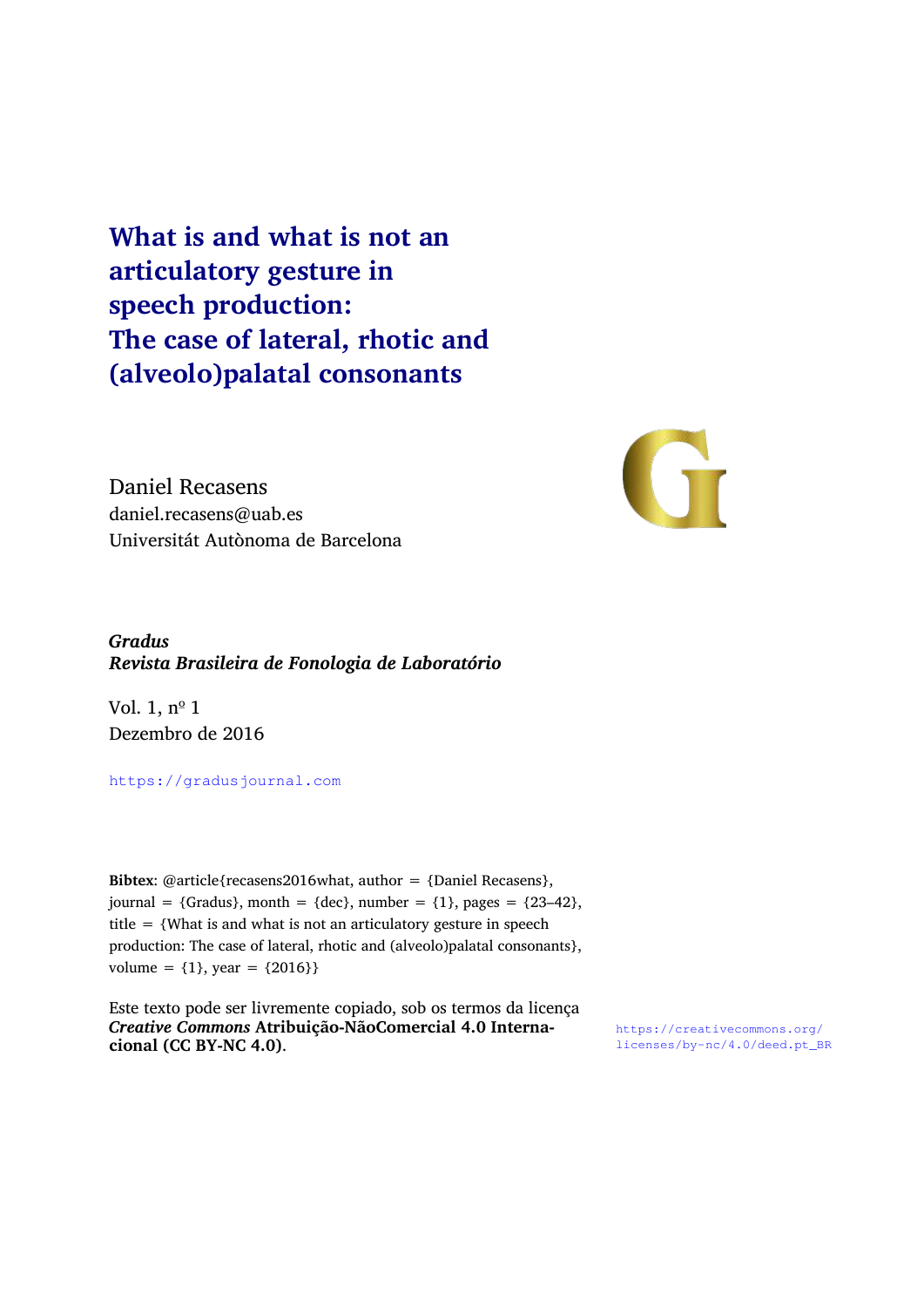### *Abstract*

Articulatory data are provided showing that, in languages in which they have phonemic status, (alveolo)palatal consonants, dark /l/ and the trill /r/ are articulated with a single lingual gesture instead of two independent tongue front and tongue body gestures. They are therefore simple, not complex segments. It is argued that tongue body lowering and retraction for dark /l/ and the trill /r/ is associated with manner of articulation requirements and with requirements on the implementation of the darkness percept in the case of dark /l/, and that tongue body raising and fronting for (alveolo)palatals results naturally from the contraction of the genioglossus muscle. These consonant units resemble truly complex palatalized and velarized or pharyngealized dentoalveolars regarding lingual configuration and kinematics, as well as coarticulatory effects and phonological and sound change processes. Contrary to some views, the study also contends that clear  $\Lambda$ / and the tap  $\Lambda$ / are not complex segments but consonants articulated with a more or less neutral tongue body configuration which is subject to considerable vowel coarticulation.

**Keywords**: segmental complexity, (alveolo)palatal consonants, alveolar lateral and alveolar trill.

#### *Resumen*

Datos articulatorios muestran que, en lenguas en las cuales las consonantes alveolo-palatales tienen rango fonológico, la lateral velarizada /l/ y la vibrante ápicoalveolar /r/ son producidas mediante un único gesto lingual en vez de dos gestos linguales, uno anterior y otro dorsal. Así pues se trata de segmentos simples y no de segmentos complejos. El artículo argumenta lo siguiente: el descenso y la retracción del dorso de la lengua durante la producción de la lateral velarizada y de la vibrante están asociados con sus correspondientes requisitos de modo de articulación, y también con la implementación de la velarización en el caso de /l/ velarizada; la elevación y anteriorización del dorso lingual durante la producción de las consonantes alveolo-palatales son consecuencia natural de la contracción del músculo geniogloso. Estas dos consonantes se asemejan a las consonantes dentoalveolares complejas ya sean palatalizadas o velarizadas o faringealizadas, tanto por lo que respecta a la coniguración y cinemática linguales como a los efectos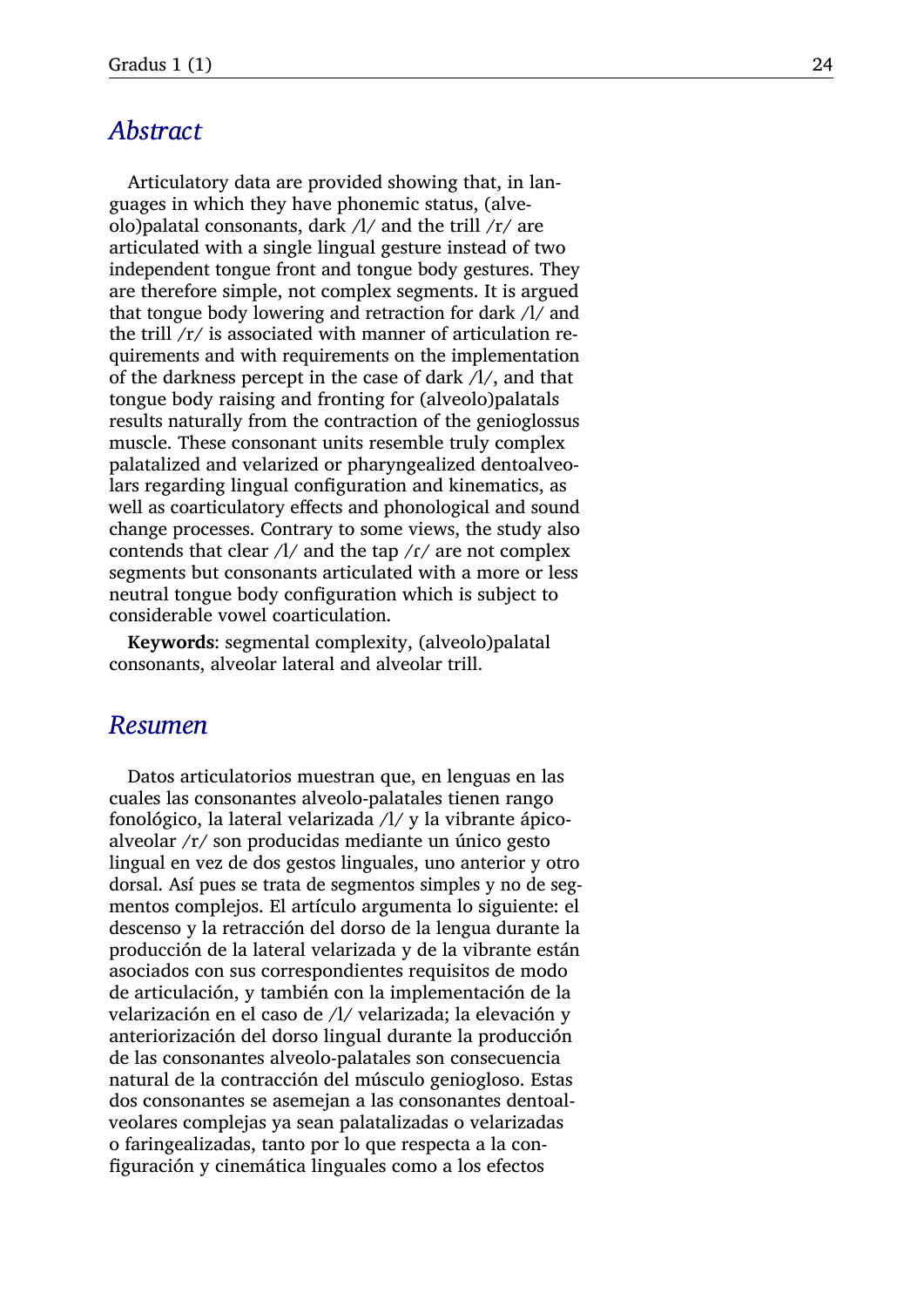coarticulatorios y a los procesos fonológicos y de cambio fonético. En desacuerdo con otros puntos de vista, el presente estudio también postula que la /l/ no velarizada y la rótica /ɾ/ no son segmentos complejos sino consonantes articuladas con una configuración lingual más o menos neutra, que está sujeta a efectos de coarticulación vocálica considerables.

**Palabras clave**: segmentos complejos; consonantes alveolo-palatales; lateral alveolar y vibrante alveolar.

# *Introduction*

The goal of this paper is to argue for an appropriate use of the concept of *articulatory gesture*. According to Articulatory Phonology, articulatory gestures are phonological primitives which characterize high-level phonological units in place of distinctive features.<sup>1</sup> Examples of artic-  $\qquad 1.$  BROWMAN and GOLDSTEIN, ulatory gestures are lip and tongue dorsum closing for bilabial and velar stop consonants, respectively. In recent times, gestural status has been attributed to the activity of tongue body regions which are not involved directly in the formation of the primary closure or constriction for consonants, as in the case of tongue body retraction for dark  $\Lambda$  and the alveolar trill  $\Lambda$  and tongue body raising and fronting for alveolopalatal and palatal consonants such as  $/p/$  and even  $/j/$ . According to this view, these tongue body actions correspond to secondary lingual gestures which are activated independently from the primary tongue front gesture whether it involves the tongue tip, blade or predorsum. The issue is whether, in parallel to pharyngealized and palatalized dentoalveolars in languages like Arabic and Russian, respectively, those consonantal units should be treated as complex segments endowed with two simultaneous lingual gestures or as simple segments specified for a single tongue gesture.

The claim that the tongue body actions referred to above for dark /l/, the trill and (alveolo)palatals should qualify as secondary gestures is supposed to come from diferent sources of evidence. Supporting evidence has been claimed to derive from specific articulatory events such as considerable tongue-to-palate contact and the presence of a /j/-like component at consonant release in the case of (alveolo)palatal consonants, and tongue body lowering/backing prior to tongue tip raising during a preceding front vowel in the case of dark /l/ and the trill /r/. Another aspect in support of the independent existence of a tongue body gesture for these consonants

["Articulatory phonology: an](#page-16-0)<br>overview" (1992).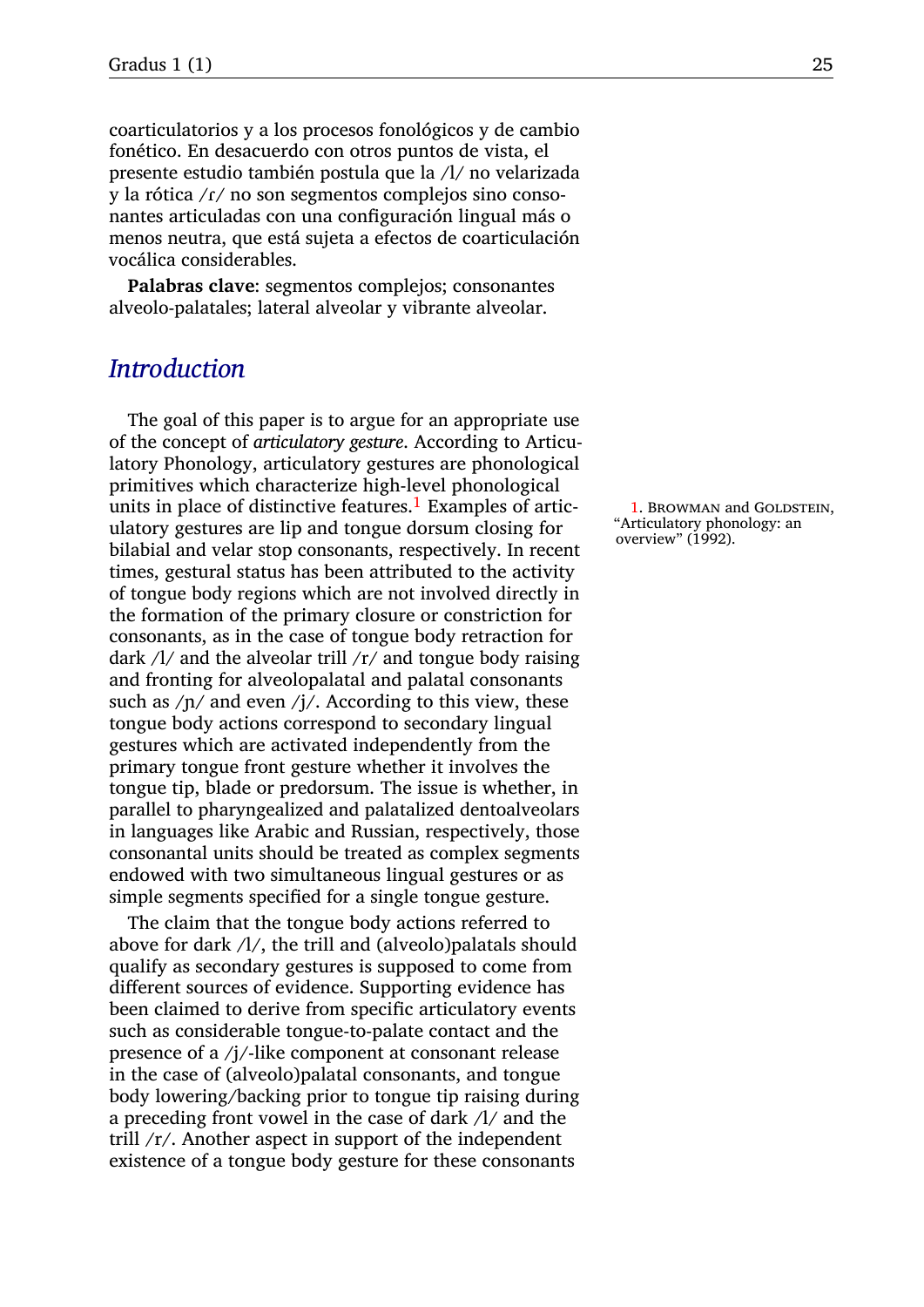appears to be their low degree of articulatory variability whether measured across contextual conditions (contextual variability) or across tokens (random variability), which may be indicative that the tongue region in question is subject to active control by the speaker. According to earlier proposals, additional evidence is to be sought in specific sound changes and phonological processes such as the insertion of the glides [w] before dark /l/ and [j] before or after an (alveolo)palatal consonant, the argument being that gestural decomposition has taken place in this case.<sup>2</sup> 2. OPERSTEIN, *[Consonant](#page-17-0)* 

In contrast with this line of thought, we believe that these (co)articulatory characteristics as well as related sound change and phonological processes should not be taken in support of the existence of an independent tongue body gesture. More specifically, we argue that the parallel behaviour between the consonants under study and true complex segments such as palatalized and pharyngealized dentoalveolars follows simply from the fact that two sets of consonants are articulated similarly. Thus, for example, the presence of a relatively long temporal lag between the activity of the tongue body and the tongue front at the release of an alveolopalatal consonant, which may give rise to an off-glide through segmental categorization of the CV acoustic transitions, depends on the relative independence between the two articulatory structures during given productions of the simple, non-complex consonant of interest. Similar instances of on-glide or off-glide insertion may be triggered by simple consonants of other places of articulation.<sup>3</sup> Moreover, 3. Albano, *[O gesto e suas](#page-16-1)* we cannot accept the view that phonological units may be specified as simple or complex independently of the available phonetic data since, among other reasons, this approach places phonology outside the real world and does not contribute to explaining the causes of sound change.

The existence of a tongue body gesture has also been assigned to consonants which show no clear tongue body activation. Thus, in PROCTOR's view,  $4 \text{ clear } \frac{\Lambda}{4}$  and the 4. PROCTOR, ["Gestural charac](#page-18-0)alveolar tap  $/r/$  in Spanish also ought to be specified as complex, given that the tongue body is less sensitive to contextual coarticulation during their production than during that of other dentoalveolars. Likewise, according to OPERSTEIN,<sup>5</sup> the fact that all dentals and alveolars may 5. OPERSTEIN, *[Consonant](#page-17-0)* trigger prevocalization or on-gliding proves that these consonants must be endowed with a tongue body vowel gesture independently of whether they involve some lowering and backing of the tongue body or not. Several

*[structure and prevocalization](#page-17-0)*

*[bordas: esboço de fonologia](#page-16-1) [acústico-articulatória do português](#page-16-1) [brasileiro](#page-16-1)* (2001).

[terization of a phonological class:](#page-18-0)<br>the liquids" (2009).

*[structure and prevocalization](#page-17-0)*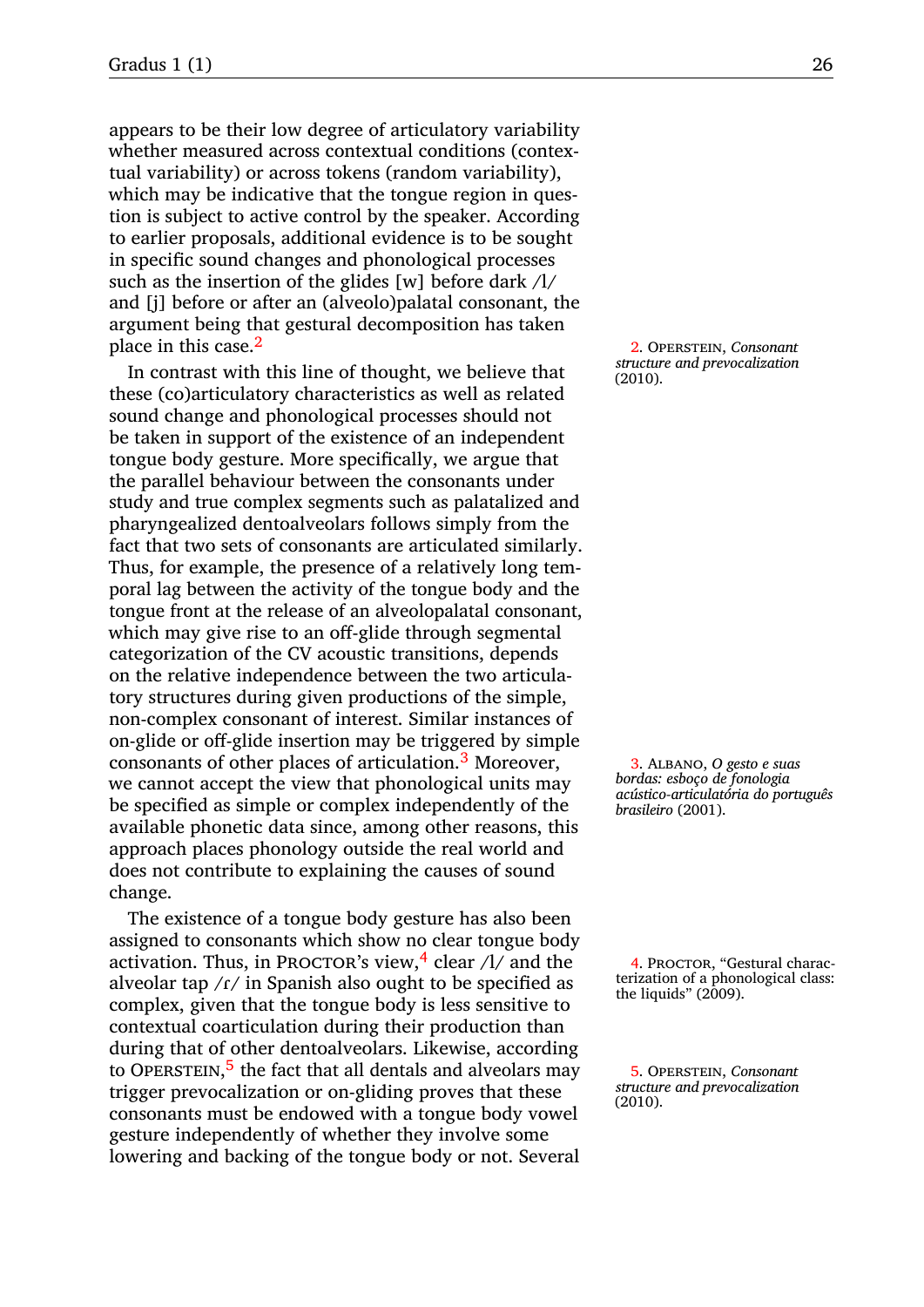arguments will be provided later against this claim.

The following sections will deal with the issue of seg-mental complexity in (alveolo)palatals,<sup>6</sup>, dark and clear 6. [\(Alveolo\)palatal consonants,](#page-4-0)<br> $\frac{1}{7}$  and the trill  $\frac{1}{7}$  and the tap  $\frac{1}{7}$  & Reference will p. 27.  $\frac{1}{7}$  and the trill /r/ and the tap /ɾ/.<sup>8</sup> Reference will be made to articulatory and acoustic data for these con-<br>8. [The alveolar trill,](#page-13-0) p. [36.](#page-13-0) sonants as well as for true complex consonants such as palatalized and pharyngealized dentoalveolars. The last section<sup>9</sup> draws some general conclusions about segmental 9. [Discussion and conclusions,](#page-15-0)<br>complexity based on the production data reported in the  $p. 38$ . complexity based on the production data reported in the preceding sections.

### <span id="page-4-0"></span>*(Alveolo)palatal consonants*

A two-gestural status has been assigned to consonants such as /ɲ/, /ʎ/ and /j/ labeled often as *palatal* in the phonetics literature.<sup>10</sup> These consonantal productions  $\qquad 10$ . KEATING, ["Coronal places](#page-17-1)" have been treated as complex segments specified for a Coronal node and a Dorsal node and thus, for two independent lingual gestures which are activated more or less simultaneously. Moreover, this gestural specification has been meant to apply not only to alveolopalatal realizations whose closure or constriction encompasses the alveolar and palatal zones, but also to purely palatal productions which are articulated at the hard palate exclusively. Even palatoalveolar consonants such as the fricative and africate sounds of the English words *shoe* and *catch* are assigned two gestures in the above-cited studies.

The assigment of complex status to (alveolo)palatals in languages in which these consonants are phonemic is in disagreement with several articulatory facts. Regarding place of articulation, lingual configuration and linguopalatal contact data strongly suggest that (alveolo)palatal and palatoalveolar consonants are produced with a single articulatory gesture in these languages.<sup>11</sup> 11. RECASENS, ["On the](#page-18-1) Palatoalveolars are articulated with the tongue blade generally at the postalveolar zone; alveolopalatals are implemented with the tongue blade, the tongue predorsum or both at a constriction location which includes the alveolar and front palatal areas as a general rule; purely palatals are realized with the tongue dorsum at the hard palate. The exact closure or constriction location of (alveolo)palatal consonants may vary depending on factors such as manner of articulation, speaker and language. Thus, the lateral /ʎ/, as in the Italian word *aglio* "onion", may be alveolar or alveolopalatal but not purely palatal and thus more anterior than the nasal  $/p/$  (Italian word

7. [The alveolar lateral,](#page-9-0) p. [32.](#page-9-0)

[of articulation"](#page-17-1) (1991); KEATING, ["Phonetic representation of](#page-17-2) [palatalization versus fronting"](#page-17-2) (1993); Lahiri and Evers, ["Palatalization and coronality"](#page-17-3) (1991); Calabrese, *[Markedness](#page-17-4) [and economy in a derivational](#page-17-4) [model of phonology](#page-17-4)* (2008); Gussenhoven and Jacobs, *[Understanding Phonology](#page-17-5)* (2013).

articulatory classification of [\(alveolo\)palatal consonants"](#page-18-1) (2013).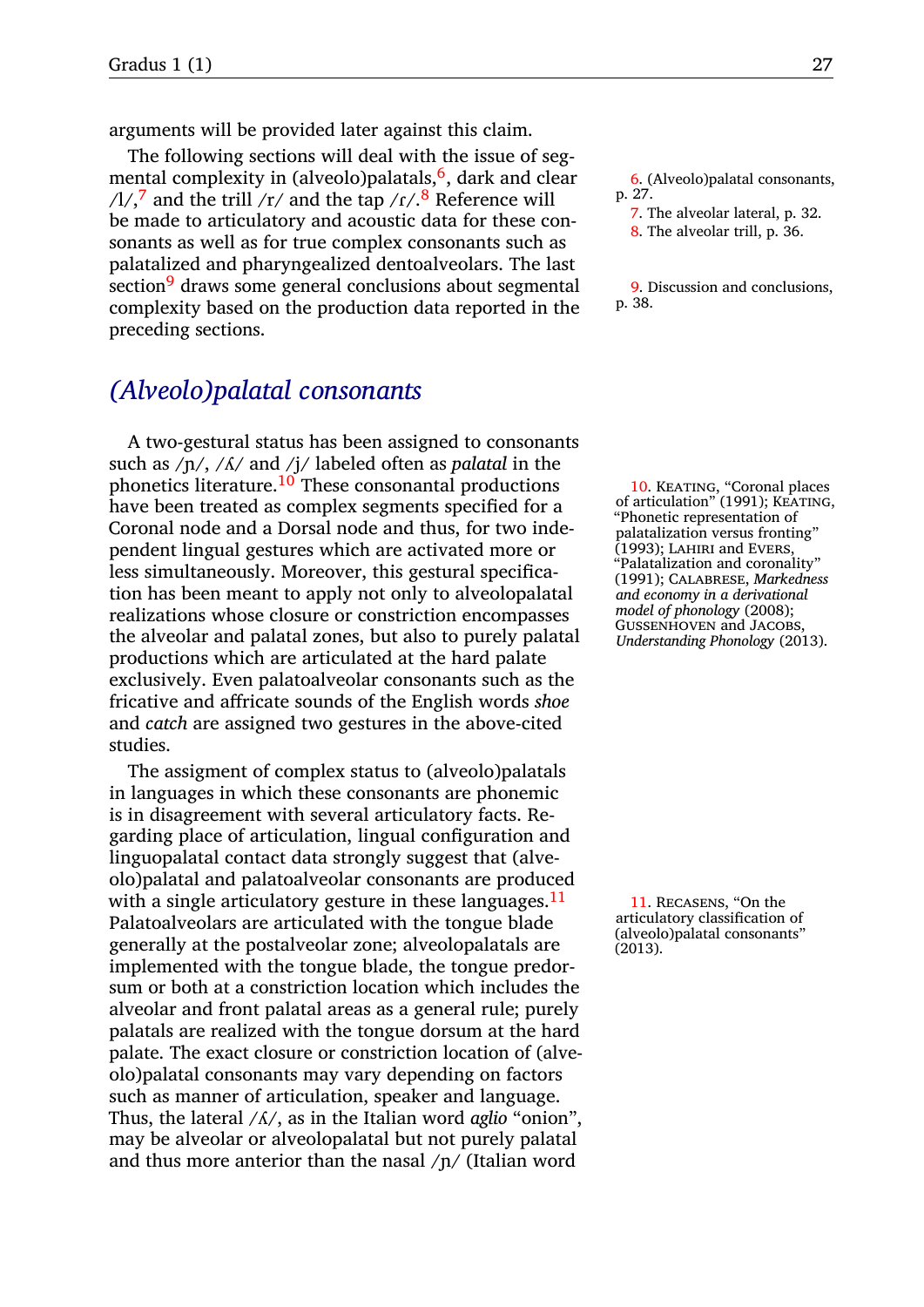*bagno* "bath") and the oral stop /c/ (Romansh word *notg* "night"), which are mostly alveolopalatal but may be purely palatal as well. On the other hand, syllable-onset /j/, as in English *yes* and Spanish *raya* "line", is often purely palatal though may also be articulated with an alveolopalatal central constriction. In light of these place of articulation characteristics, it may be ascertained that tongue dorsum raising behind closure or constriction location for palatoalveolar and alveolopalatal consonants is not triggered by the separate activation of the tongue body but by the coupling efects between the primary laminal or predorsal articulator and more posterior tongue dorsum regions, such that the latter are automatically raised as the former become involved in closure or constriction formation.

Additional evidence in support of the simple, noncomplex nature of (alveolo)palatals comes from lingual movement trajectories associated with these consonants. Indeed, an analysis of the lingual trajectories for productions of the sequence /aɲa/ by several Catalan speakers, starting at V1, continuing during the closure or constriction period and ending at V2, reveals that the spatiotemporal characteristics of the alveolopalatal nasal consonant are not related to gestural complexity but to the physicomechanical properties of the tongue blade and dorsum. EMA (electromagnetic midsagittal articulometry) data for this VCV sequence show that, while the tongue dorsum is activated before the tongue blade before closure onset and the reverse applies after closure release, the laminodorsal region travels a somewhat smaller distance at a slower speed and for a longer time during the latter period than during the former.<sup>12</sup> Moreover, the temporal  $12$ . RECASENS and ESPINOSA, lag between the tongue blade and tongue dorsum displacement maxima during the production of intervocalic  $/p/$  is very short (shorter than 10 ms according to EMA data for one Catalan speaker reported by Recasens and ROMERO,  $13$  which confirms the existence of a single artic- 13. RECASENS and ROMERO, ulator. Electropalatographic (EPG) data collected during the closure period for the Catalan alveolopalatal nasal also speaks in favour of a single gesture: $14$  the degree of  $14$ . RECASENS, FONTDEVILA, tongue contact at closure location increases towards the front alveolar zone and towards the back palate from closure onset to about closure midpoint, which appears to be related to an increase in laminodorsal contact against the palate as closure is being formed; the closure release, on the other hand, proceeds from front to back and therefore occurs at the tongue blade before it does at the tongue dorsum since the former, less sluggish, tongue region travels faster than the latter. Moreover, the reason why

["Lingual kinematics and coartic](#page-18-2)[ulation for alveolopalatal and](#page-18-2) [velar consonants in Catalan"](#page-18-2) (2010).

["An EMMA study of segmental](#page-18-3) [complexity in alveolopalatals and](#page-18-3) [palatalized alveolars"](#page-18-3) (1997).

and Pallarès, ["A production](#page-18-4) [and perceptual account of](#page-18-4) [palatalization"](#page-18-4) (1995).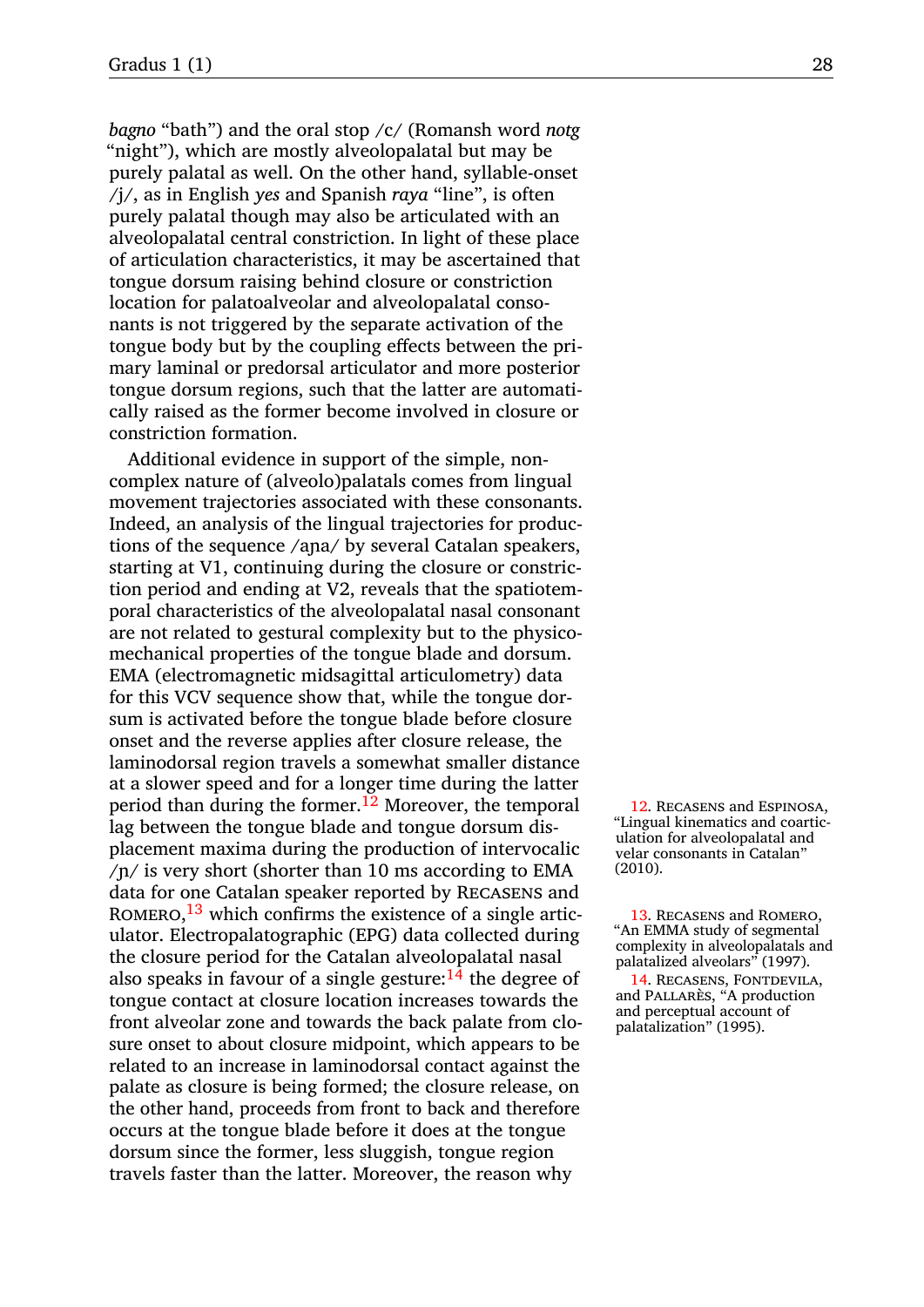(alveolo)palatal consonants (also palatoalveolars) are highly resistant to coarticulatory effects in tongue dorsum lowering/backing from low and back vowels is not to be sought in the existence of an independent tongue dorsum gesture but in the fact that the contraction of the genioglossus muscle and an increase in tongue-topalate contact during the closure or constriction period constrains the entire body of the tongue considerably.

<span id="page-6-1"></span><span id="page-6-0"></span>

Ultrasound data for the /aɲ/ portion of the sequence  $\alpha$ na/ produced by a Catalan speaker, plotted in fig. [1](#page-6-0) [\(a\),](#page-6-1) reveal that, as shown by the sense of the arrows, the tongue body moves frontward and upward gradually and holistically as it travels from V1 onset to the maximum displacement for the nasal consonant during the closure period. A slow and holistic tongue lowering/backing motion from closure offset (thick line) to V2 offset may also be observed during the  $/na/$  portion of the same sequence, in fig. [1](#page-6-0) [\(b\).](#page-6-2) There is therefore no sign of two separate tongue components which correspond to separate lingual gestures.

A diferent scenario holds in languages in which alveolopalatal consonants can only occur as realizations of a dentoalveolar  $+$  /j/ sequence, mostly in casual speech, as for example the [ɲ]-like and [ʎ]-like realizations of the sequences /nj/ and /lj/ in English words such as *onion* and *scalion*. The realizations in question are not phonemic and thus alternate with [nj] and [lj] and with other intermediate realizations exhibiting diferent degrees of spatiotemporal proximity between the laminoalveolar gesture for the alveolar consonant and the dorsopalatal gesture for the palatal consonant. This is a typical blending scenario in which two separate lingual gestures yield a single articulatory outcome exhibiting an intermediate

<span id="page-6-2"></span>**Figure 1:** Ultrasound data for the sequence /aɲa/ produced by a Catalan speaker. See fig. [4,](#page-19-0) p. [40.](#page-19-0)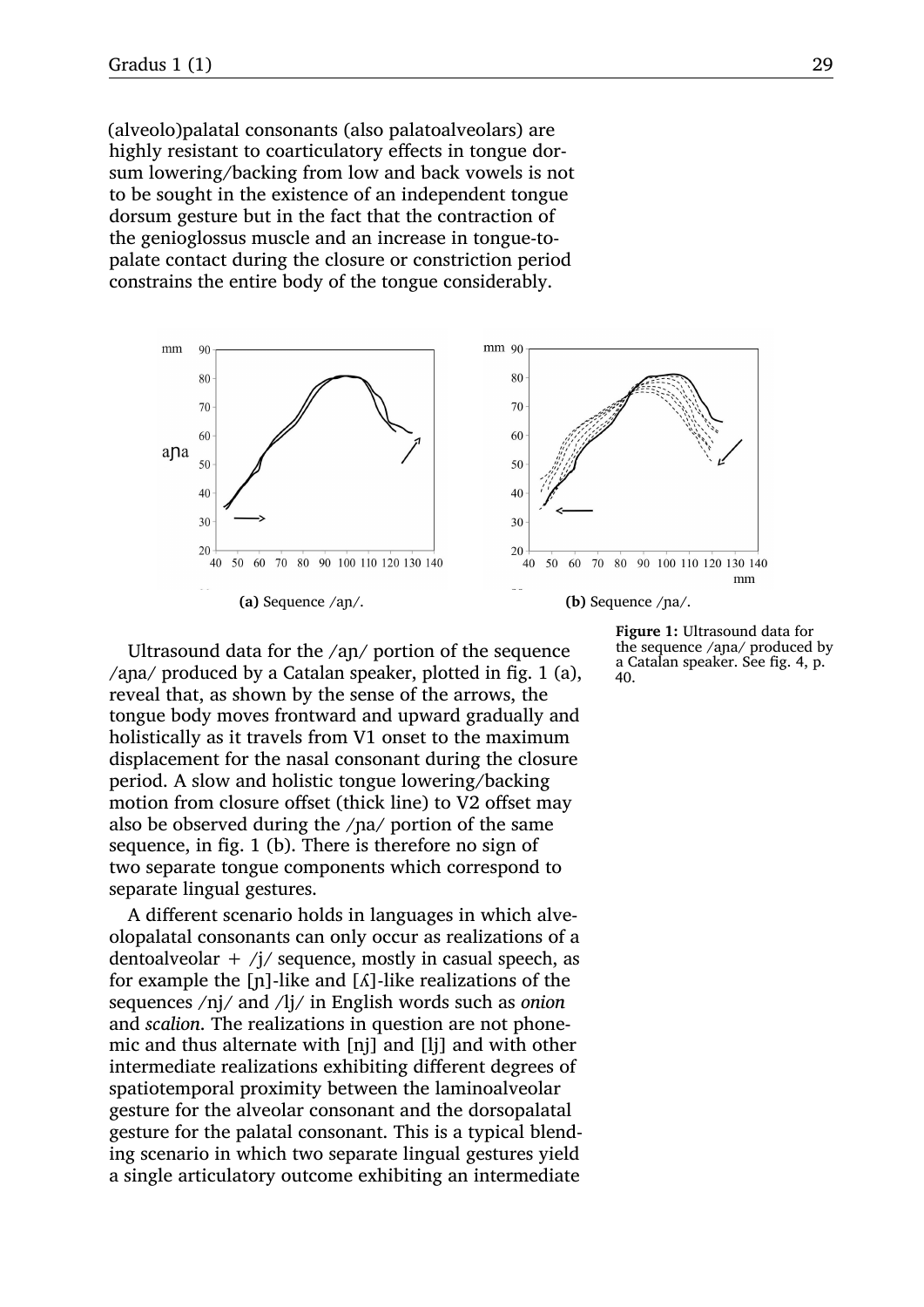closure or constriction location between the closure or constriction locations for the two consonants in succession.<sup>15</sup> In fact, to the ears of speakers of languages in 15. BROWMAN and GOLDwhich  $[n]$  and  $[\Lambda]$  have phonemic status such as Spanish, Catalan or Czech, those phonetic realizations sound more like the bigestural palatalized productions of Russian (see below) than like their own simple, non-complex consonant productions. In Early Romance, the realizations [p] and [ $\Lambda$ ] of Latin /nj/ and /lj/ (also [ $\int$ ] of /sj/) became systematic and gave rise to the phonemic units  $/$ n/ and  $/$  A $/$  (also  $/$  I $/$ ) which are found in the present-day Romance languages, as exemplified by  $/\Lambda$  and  $/\eta$  in the Italian words *aglio* "garlic" and *bagno* "bath", which can be traced back to the Latin cognates /áljo/ ALIU and /bánjo/ \*BANEU < BALNEU. In sum, a given alveolopalatal production may correspond at the same time to a blended realization of the primary gestures for two successive consonants (as in English) and to a phonemic unit implemented through a single lingual gesture (as in the Romance languages).

In the phonologists' view, evidence for segmental complexity in (alveolo)palatal consonants may be derived from specific sound change and phonological processes such as on-glide and off-glide insertion. On-gliding triggered by /ʎ/ and /ɲ/ has occurred in Northern Portuguese *abeilha* 'Portuguese *abelha*' "bee" and in Asturian Spanish [pe<sup>'</sup>kejno] 'Spanish *pequeño*' "little". Off-gliding triggered by [c] may be exemplified with Fassan [cjaf] derived from Latin CAPUT "head",<sup>16</sup> and also with the 16. ELWERT, *[Die Mundart des](#page-17-6)*<br>Franch word chières "goot" derived from Latin CADPA Fassa-Tals, p. 67 (1943). French word *chièvre* "goat" derived from Latin CAPRA, whose [j] must have been appended at the time that the originary velar stop was realized as [c] and therefore before this (alveolo)palatal oral stop shifted to [ʃ] through the intermediate outcome [tʃ].<sup>17</sup> An example 17. Recasens, *[Coarticulation](#page-18-5)* of a phonological process which is supposed to reflect the complex nature of (alveolo)palatal consonants is the splitting into [jn], or better into [jN], in which the nasal [N] is unmarked for place, of preconsonantal word-final /ɲ/ in Majorcan Catalan ([ˈajmbɔ] /áɲbɔ/ *any bo* "good year"). In our opinion, there is no need to assume that these phonetic realizations are achieved through gestural dissociation and thus, temporal separation of two existing gestures. Indeed, electropalatographic and acoustic data reveal that on-gliding before (alveolo)palatal consonants is achieved through the perceptual integration as a separate segment  $/j/$  of the VC formant transitions, which may be longer syllable finally than intervocalically whenever the alveolar contact maximum is delayed considerably relative to the dorsopalatal contact maximum.<sup>18</sup> 18. RECASENS, FONTDEVILA,

stein, ["Articulatory gestures as](#page-16-2)<br>phonological units" (1989).

*[and sound change in Romance](#page-18-5)*

and Pallarès, ["A production](#page-18-4) [and perceptual account of](#page-18-4) [palatalization"](#page-18-4) (1995).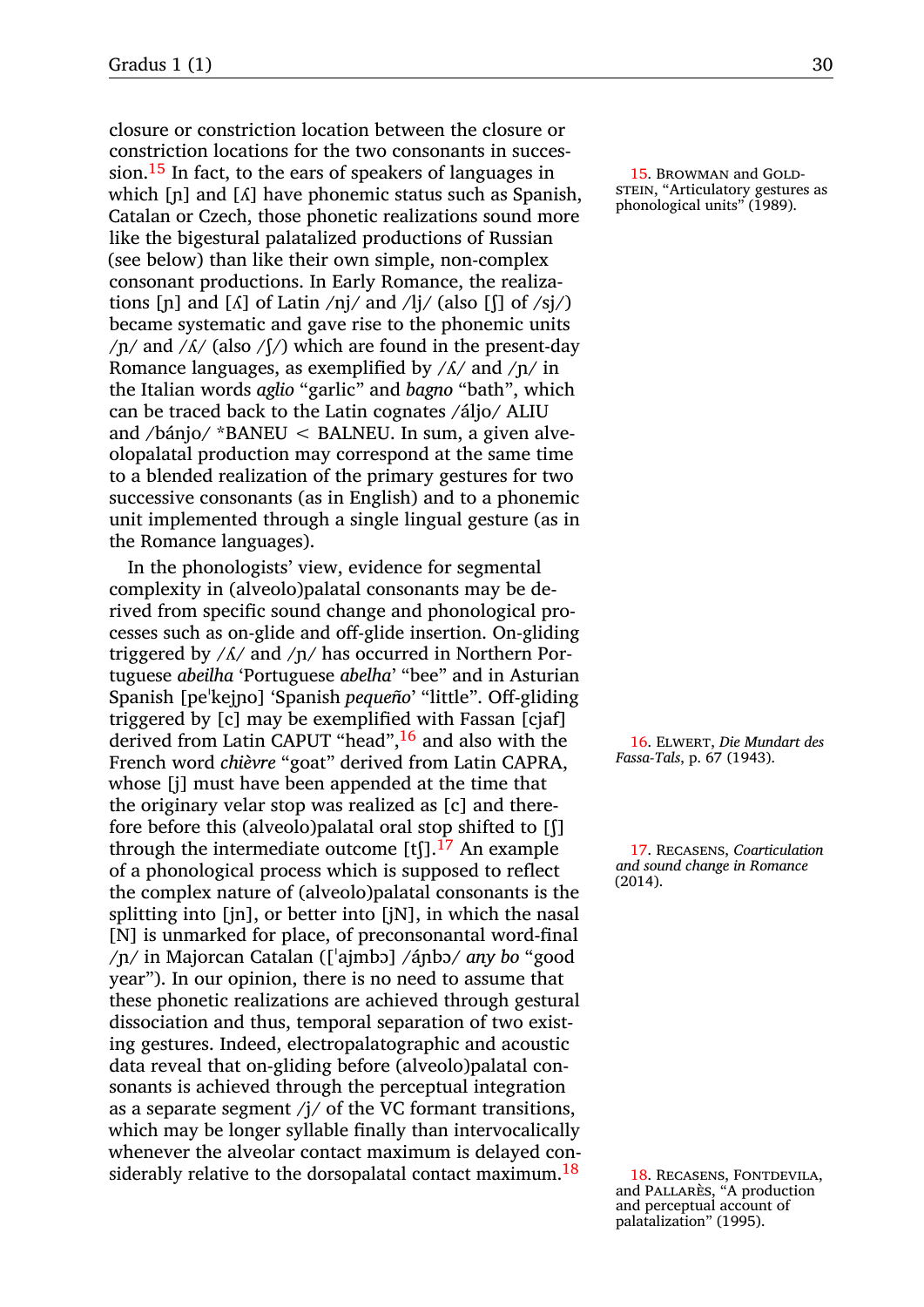Therefore, the dissociation of articulatory events does not have to be identified with gestural dissociation, which may certainly take place in the case of bigestural consonants such as the bilabial nasal /m/ in syllable- final position.<sup>19</sup>

It has also been proposed that fronted velars need to be specified as complex in order to account for the fact that they may front into (alveolo)palatal stops, as exemplified by the change  $\gamma$ gi $/$  > [ $\frac{1}{2}$ ] in the word *ghianda* "acorn" in Tuscan. Thus, according to CALABRESE, <sup>20</sup> this <sup>20</sup> 20. CALABRESE, *[Markedness](#page-17-4)* change involves the promotion of the coronal articulator from secondary in the original fronted velar to primary in the outcoming (alveolo)palatal stop. This analysis cannot possibly hold since the tongue front stays in a low position and inactive during the production of dorsovelars whether front before front vowels or back before low or back rounded vowels.

Within the autosegmental phonology framework, the depalatalization of an (alveolo)palatal into an alveolar is attributed to the delinking of the Dorsal node in the complex consonant. This change takes place in Alguerese Catalan, in which preconsonantal word-final  $/p/$  is realized as an alveolar nasal assimilated in place to the following consonant ([ˈambɔ] /áɲbɔ/ *any bo* "good year"). In our view, the depalatalization in question may be accounted for through articulatory reduction and thus a decrease in tongue contact size all over the palate surface without assuming that a dorsal gesture is present. It may be considered to be just the opposite of the palatalization of /n/ into [ɲ], which may take place through articulatory strengthening, and thus an increase in tongue contact in prominent positions (Asturian [ˈɲuðo] *ñudo* from Latin NODU "knot") or whenever the alveolar has an intrinsic long duration (Spanish [ˈaɲo] *año* from Latin ANNU "year").

In view of these considerations, it may be concluded that (alveolo)palatal consonants are implemented through a single lingual gesture in languages in which they have phonemic status. Complex segments exhibiting a secondary tongue dorsum raising and fronting gesture are only available in palatalized consonants of languages like Russian, in which palatalization applies extensively to labials, dentoalveolars and dorsovelars. The independent status of the primary and secondary gestures in this case is consistent with the presence of a 20-30 ms lag between the tongue front and tongue dorsum displacement maxima for Russian /nj/ in a word like *niet* "no".<sup>21</sup> Gestural 21. Recasens and Romero, independence also accounts for the fact that, in compari-

19. KRAKOW, ["Physiological](#page-17-7) [organization of syllables: a](#page-17-7)<br>review" (1999).

*[and economy in a derivational](#page-17-4) [model of phonology](#page-17-4)*, p. 311 (2008).

["An EMMA study of segmental](#page-18-3) [complexity in alveolopalatals and](#page-18-3) [palatalized alveolars"](#page-18-3) (1997).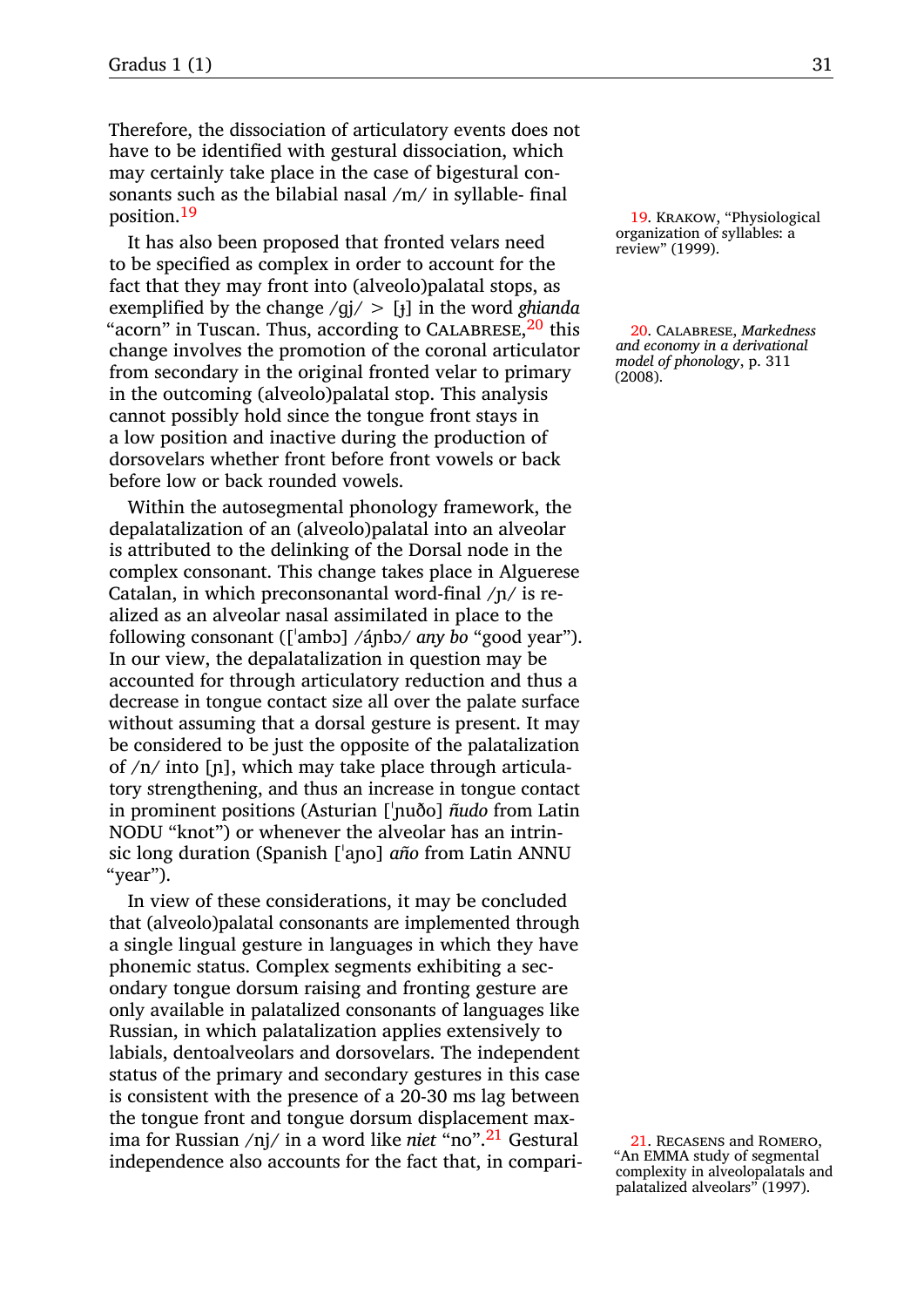son to alveolopalatals, palatalized dentoalveolars show a more anterior closure or constriction location (which is nevertheless more retracted than that for non-palatalized dentoalveolars).

## <span id="page-9-0"></span>*The alveolar lateral*

It has been claimed that dark  $\Lambda/$  is specified for two lingual gestures, a primary apical gesture and a secondary tongue body gesture.<sup>22</sup> This claim is based on produc-  $\frac{22.8 \text{ROWMAN and GOLD-}}{22.8 \text{ROWMAN}}$ tion data for American English /VlV/ sequences with a front vowel showing that the tongue body is activated before the tongue tip in the case of dark /l/ while the two tongue regions are activated more or less simultaneously, or else tip activation precedes tongue body activation in the case of clear /l/. Moreover, it has also been suggested that, in addition to the consonantal apical raising gesture, all /l/ varieties have a vocalic tongue body gesture which is realized through more or less lowering and retraction depending on the degree of darkness.<sup>23</sup> This section criti- 23. SPROAT and FUJIMURA, cally evaluates the arguments which have been put forth in support of the complex nature of the alveolar lateral consonant and, in particular, of its dark variety.

An argument in support of the existence of a tongue body gesture for /l/ is the fact that the transition from strongly dark to clear varieties of the consonant proceeds gradually instead of categorically. This may be taken to mean that a tongue body gesture is available in all cases, which may be realized through a more or less lowered and retracted tongue body position depending on factors such as syllable position, language and speaker. This possibility is consistent with the existence of no clearcut diferences in /l/ darkness degree among languages and among syllable positions within the same language. $^{24}$  24. RECASENS, ["A cross-](#page-18-8)Thus, languages may have a strongly dark variety of /l/ (Russian), a moderately dark /l/ variety (Eastern Catalan) or a clear variety of the consonant (Italian). Moreover, in languages of the former group, a strongly dark realization of /l/ occurs typically in all syllable positions, while languages of the second groups show a clearer realization of the alveolar lateral at syllable onset than at syllable coda.

In any case, this scenario appears to be partly contradicted by the existence of languages showing two extrinsic allophones of /l/ in onset and coda position, namely, strongly clear and strongly dark varieties in the syllable-initial and syllable-final positions, respectively

stein, ["Gestural syllable position](#page-16-3) [efects in American English"](#page-16-3) (1995); Sproat and Fujimura, ["Allophonic variation in English](#page-18-6) [/l/ and its implications for pho](#page-18-6)[netic implementation"](#page-18-6) (1993); Gick, ["Articulatory correlates of](#page-17-8) [ambisyllabicity in English glides](#page-17-8) [and liquids"](#page-17-8)  $(2003)$ .

["Allophonic variation in En](#page-18-6)[glish /l/ and its implications](#page-18-6) [for phonetic implementation"](#page-18-6) (1993); PROCTOR, ["Towards](#page-18-7) [a gestural characterization of](#page-18-7) [liquids: evidence from Spanish](#page-18-7) [and Russian"](#page-18-7) (2011); PROCTOR, ["Gestural characterization of a](#page-18-0) [phonological class: the liquids"](#page-18-0) (2009).

[language acoustic study of initial](#page-18-8) and final allophones of  $\Lambda$ " (2011).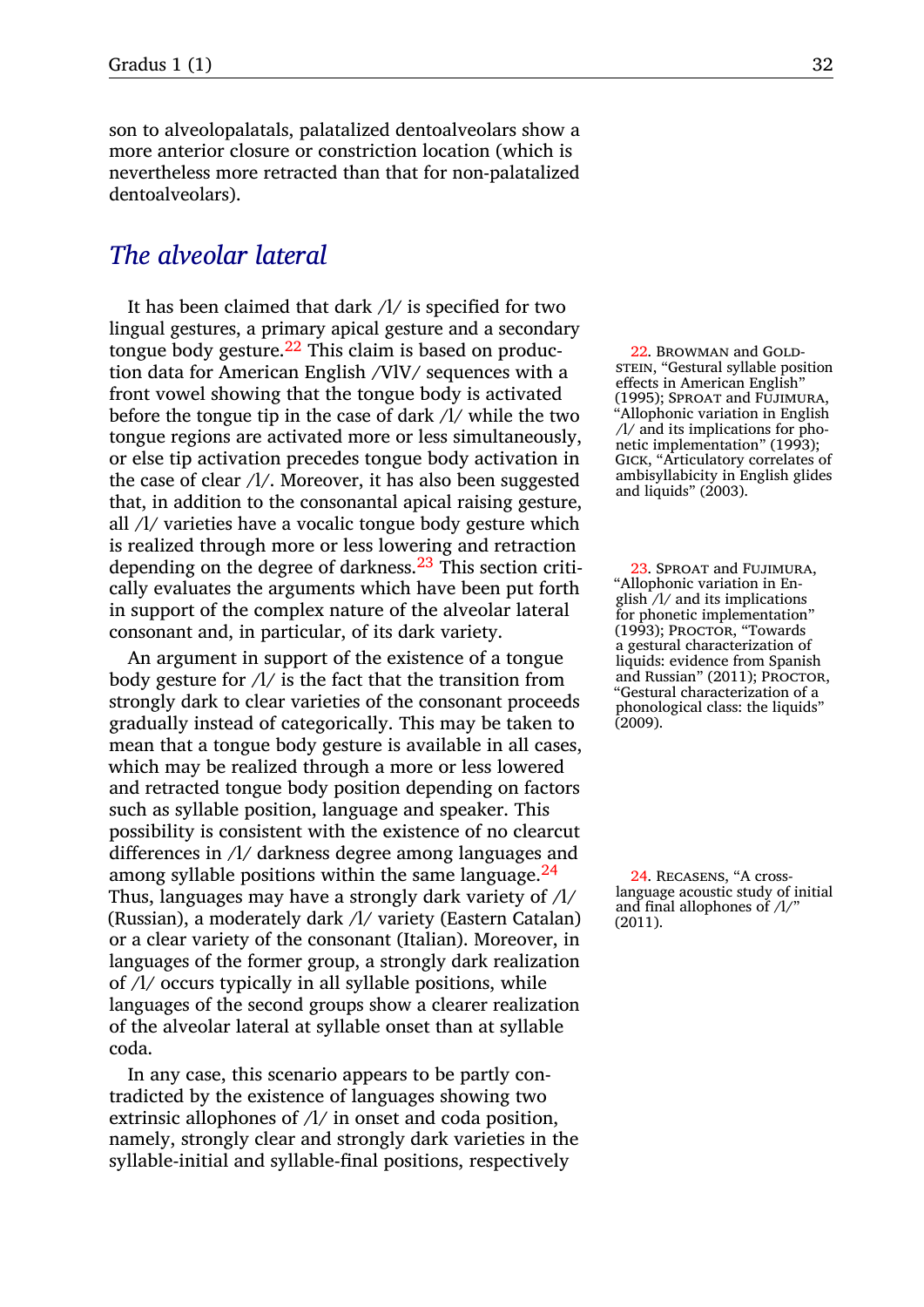(Dutch).

Another piece of evidence in support of the complex nature of dark and clear /l/ is that the tongue body is quite resistant to vowel coarticulation in the case of the two consonant varieties, which could be indicative that this lingual region is subject to active control by the speakers,  $25$  and, in the case of dark  $\Lambda$  and as referred 25. Proctor, ["Gestural](#page-18-0) to above, that the tongue body precedes the action of the tongue tip during a preceding front vowel. We would like to argue that the specific tongue body configuration for alveolar laterals (whether clearer or darker) is to a large extent conditioned by laterality requirements. Indeed, the need to let airlow exit through the mouth sides may account for why the consonant is apical and at the same time its production involves more predorsum lowering and jaw opening than in the case of other dentoalveolars.<sup>26</sup> Therefore, the tongue body lowering and retraction motion as well as a restricted degree of contextual variability associated with these lateral consonants could be conditioned by these manner of articulation requirements rather than by the independent activation of the tongue body.

[characterization of a phonolog](#page-18-0)[ical class: the liquids"](#page-18-0) (2009); PROCTOR, ["Towards a gestural](#page-18-7) [characterization of liquids: evi](#page-18-7)[dence from Spanish and Russian"](#page-18-7) (2011).

26. LINDBLAD and LUNDQVIST, ["\[l\] tends to be velarised, apical](#page-17-9) [as opposed to laminal, and](#page-17-9) [produced with a low jaw, and](#page-17-9) [these features are connected"](#page-17-9)<br>(2003).

<span id="page-10-1"></span><span id="page-10-0"></span>

Ultrasound data for several Catalan speakers show that productions of /l/ which are neither strongly clear nor strongly dark exhibit some more tongue body retraction towards the velar or pharyngeal zones than other dentoalveolars such as /t, d, n/. This tongue body action may be seen during the  $\frac{1}{\sqrt{2}}$  portion of the sequence  $\frac{1}{\sqrt{2}}$  in fig. [2](#page-10-0) [\(a\);](#page-10-1) indeed, as shown by the arrows in the graph, during the vowel preceding the alveolar lateral, the tongue body retracts gradually mostly at its upper region and thus at the velar zone as the tongue front is being raised. On the other hand, according to fig. [2](#page-10-0) [\(b\),](#page-10-2) some tongue

<span id="page-10-2"></span>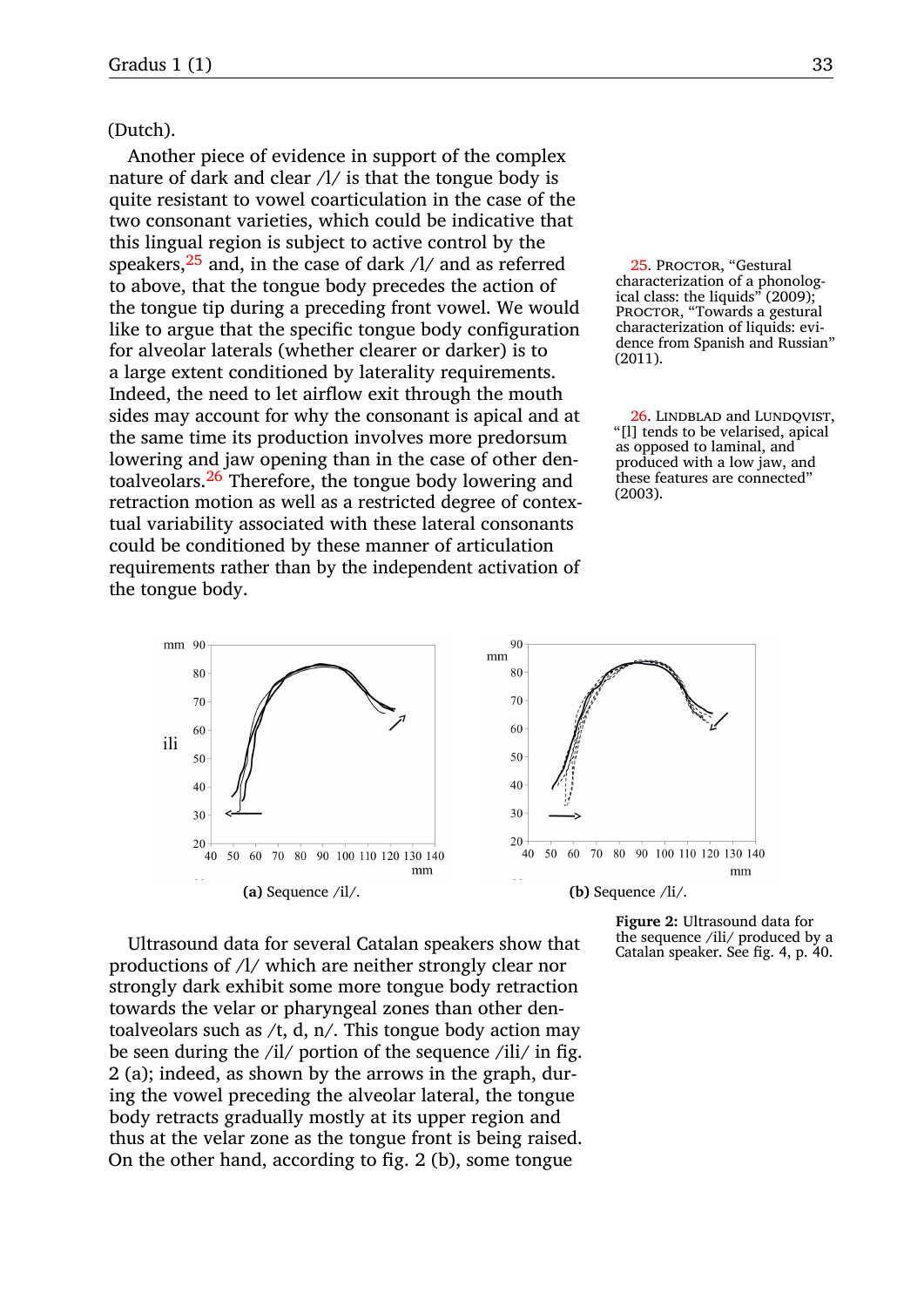body fronting occurs as the anterior portion of the tongue front is lowered from closure release (thick line) until about V2 midpoint and thus during the  $\frac{di}{dx}$  portion of the sequence /ili/.

We would also like to claim that the extra u-shaped tongue configuration for dark  $\Lambda$  is associated with the need to give rise to a darkness acoustic percept by retracting the tongue body and lowering the tongue predorsum and the jaw considerably. If so, even though dark /l/ is articulated with a similar tongue configuration to the pharyngealized dentoalveolar consonants of Arabic, the latter consonants, but not the former, should be treated as complex segments involving a secondary tongue body lowering/backing gesture. Another good reason for this assumption is that the tongue body lowering/backing motion may be superimposed on several dentoalveolar consonants in Arabic, while the darkness characteristic is only available for /l/ in English or Portuguese. The fact that dark /l/ and pharyngealized consonants exhibit a similar overall lingual configuration accounts for several common characteristics, which should not be taken to imply that dark  $\Lambda/$  is a complex segment: all these consonants may be highly resistant to lingual coarticulatory effects exerted by contextual phonetic segments; the common u-like configuration explains why, as also in the case of pharyngealized dentoalveolars, tongue body activation precedes tongue tip raising before closure and, therefore, much C-to-V anticipatory coarticulation may be  $a$ vailable.<sup>27</sup> 27. Watson, ["The directional-](#page-18-9)

Diferences in contextual variability and coarticulatory direction between dark /l/ and clear /l/ run against the notion that clear /l/ should be treated as a complex segment. Indeed, dark /l/ is much more vowel coarticulation resistant than clear /l/, and prevalence of the anticipatory over the carryover direction of the C-to-V coarticulatory efects is by no means obvious in the case of the latter consonantal variety.<sup>28</sup> Proctor's argument that clear  $/1/$  28. RECASENS and FARNETANI, ought to be specified for a tongue body gesture because it shows less coarticulation than [ð] in Spanish cannot be valid since, as revealed by ultrasound data for Catalan and by acoustic data for this language and for Spanish, the dental approximant is far more sensitive to lingual coarticulatory efects than other dentals and alveolars, due to its being realized with an open constriction and involving no strict manner of articulation requirements.

Presumable evidence for segmental complexity in /l/ also comes from sound change. It has been contended in this respect that the vocalization of  $\Lambda$  into [w] if dark

[ity of emphasis spread in Arabic"](#page-18-9) (1999); Watson, *[The phonology](#page-18-10) [and morphology of Arabic](#page-18-10)* (2002).

["Articulatory and acoustic proper](#page-18-11)[ties of diferent allophones of /l/](#page-18-11) [in American English, Catalan and](#page-18-11) [Italian"](#page-18-11) (1990).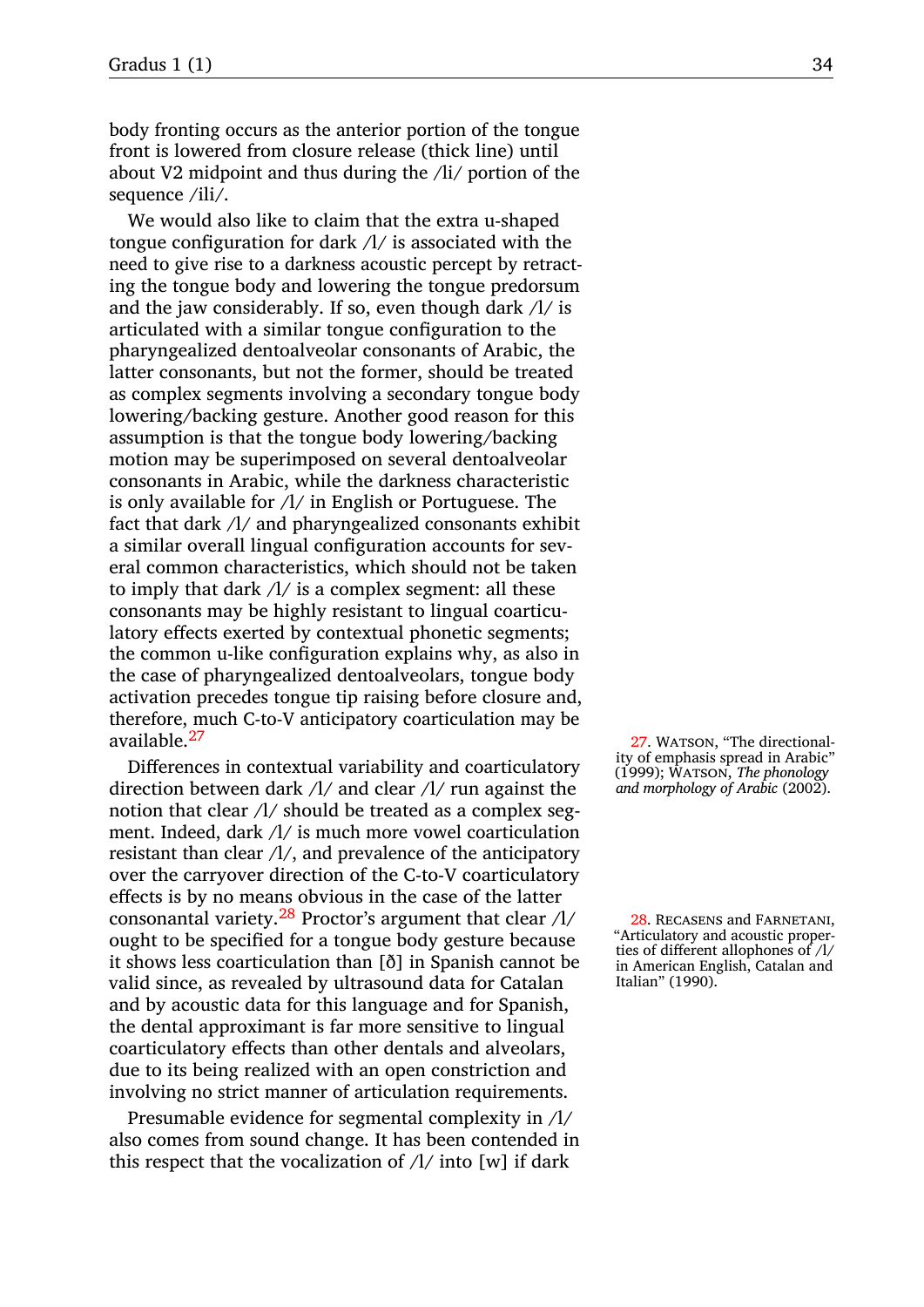and into [j] if clear speaks in support of the existence of a vocalic tongue body gesture; $^{29}$  thus, the tongue body 29. Proctor, ["Towards a](#page-18-7) gesture would take over once the tongue tip gesture is reduced and apical contact ceases to occur. We think that the change in question is better accounted for without assuming the presence of a tongue body gesture. Thus, regarding dark /l/, reduction of the apical gesture is prone to take place syllable-finally before consonants allowing apical contact loss, such as labials and velars,  $30\qquad 30$ . Browman and GOLDas revealed by vocalization examples like Occitan [ˈawbo] Latin ALBA "dawn" and [faw<sup>'</sup>ku] FALCONE "falcon".<sup>31</sup> After contact loss has occurred, the /w/-like tongue configuration may give rise to a  $/w$ -like acoustic realization whose spectrum has an F2 frequency of about 1000 Hz or less. As to the vocalization of clear /l/ into [j], apical reduction may account for the syllable-final cases reported below, but not for those occurring syllableinitially, which may be attributed more easily to either acoustic similarity, and thus to the fact that both clear /l/ and /j/ share a high F2 frequency above  $1500 \text{ Hz},^{32} \text{ or } 32$ . OHALA, "Phonetic explana-<br>to the presence of an intermediate alveologial lateral tion in phonology" (1974). to the presence of an intermediate alveolopalatal lateral stage in the development from /Cl/ to [Cj] (i.e.,  $\frac{\text{Cl}}{\text{C}}$  >  $[CA] > [Ci]$ ).

(/l/ > [j] syllable inally) Central Italian dialects *aitro* ALTERU "another one", Ligurian *suicu* SULCU "furrow", *vuipe* VULPE' "fox", Emilian *aibre* ALBARU "popplar".<sup>33</sup> 33. ROHLFS, *[Grammatica stori-](#page-18-12)*

 $(1/$  > [j] syllable initially) Tuscan and Central Italy *fiore* FLORE "flower", *chiave* CLAVE "key", *pieno* PLENU "full".<sup>34</sup>

Another sound change which can be interpreted without reference to an underlying tongue body gesture is the insertion of an on-glide before the dark alveolar lateral, as in the case of the phonetic variants [awl] ALTU "high" in Sursilvan Rhaetoromance and *aurdeia* for *aldeia* "village" in Northern Portuguese.<sup>35</sup> The phonemic catego-  $\overline{35}$ . LORIOT, ["Les caractères](#page-17-13) rization of the on-glide as  $/w/$  in phonetic variants such as these may occur when the falling VC transitions are highly prominent and correspond to the lowering/backing activity of the tongue body prior to the raising of the tongue front during the vowel.

A final issue needs to be raised, namely, how dark /l/ has originated and why it is prone to occur syllable finally rather than syllable initially. In parallel to the change  $/r$  > [R],  $36$  it may be hypothesized that dark 36. [The alveolar trill,](#page-13-0) p. [36.](#page-13-0) realizations of /l/ originated from clearer productions of the alveolar lateral in syllable-final position, where consonants are often articulated with less tongue-topalate contact than in syllable-onset position. This view

[gestural characterization of](#page-18-7) [liquids: evidence from Spanish](#page-18-7) [and Russian"](#page-18-7) (2011).

stein, ["Gestural syllable position](#page-16-3) [efects in American English"](#page-16-3) (1995); LIN, BEDDOR, and COETzee, ["Gestural reduction, lexical](#page-17-10) [frequency, and sound change: a](#page-17-10) study of post-vocalic  $\Lambda$ /" (2014).

31. Camproux, *[Essai de géo](#page-17-11)[graphie linguistique du Gévaudan](#page-17-11)*, p. 316 (1962).

*[ca della lingua italiana e dei suoi](#page-18-12) [dialetti \(Fonetica\)](#page-18-12)*, pp. 344–346 (1966).

34. ROHLFS, *[Grammatica](#page-18-12) [storica della lingua italiana e dei](#page-18-12) [suoi dialetti \(Fonetica\)](#page-18-12)*, pp. 243, 247, 252 (1966).

[originaux du dialecte du Val](#page-17-13) [Tujetsch \(Tavetsch\) dans la](#page-17-13) [famille des parlers sursilvains"](#page-17-13) (1952); Vasconcellos, *[Esquisse](#page-18-13) [d'une dialectologie portugaise](#page-18-13)*, p. 96 (1987).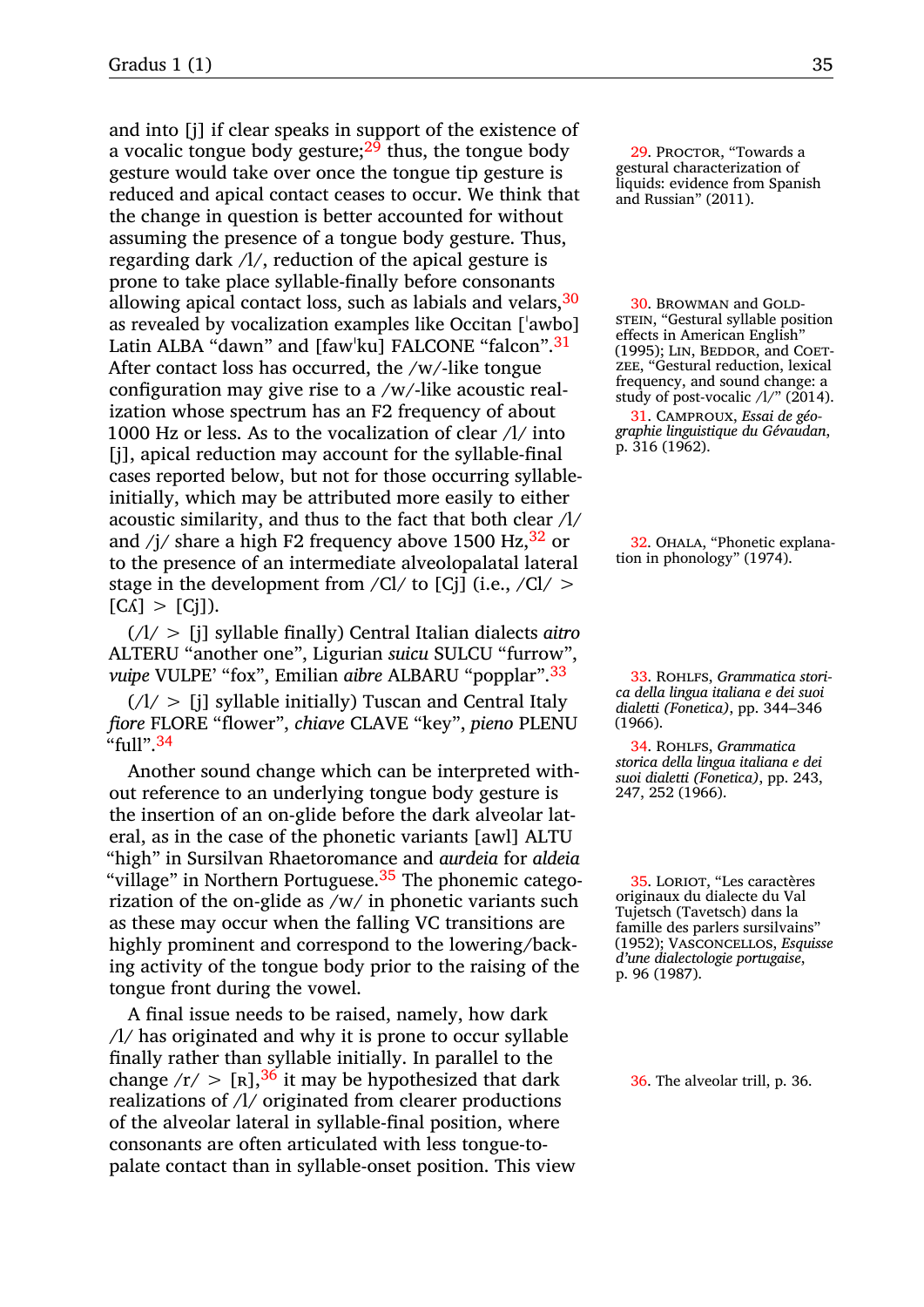is consistent with the existence of dialects exhibiting extrinsic allophones (clear in onset, dark in coda), and also of other dialects which, in spite of having one of the two /l/ varieties across the board, show a somewhat darker realization of the consonant syllable-finally than syllable-initially (see above).

## <span id="page-13-0"></span>*The alveolar trill*

It has also been claimed that the alveolar trill /r/ is specified for two lingual gestures, since it is produced with some tongue body lowering and retraction, as when surrounded by high front vocalic sounds, and is highly resistant to the coarticulatory effects in lingual configuration exerted by contextual vowels and other phonetic segments.<sup>37</sup> Ultrasound data for the sequence /iri/ pro-  $\frac{37}{27}$ . Proctor, ["Towards a](#page-18-7) duced by a Catalan speaker reveal indeed some tongue body backing and predorsum lowering as we proceed from V1 onset to about the trill midpoint (fig.  $3$  [\(a\)\)](#page-13-2), and the opposite tongue motion, i.e., tongue body fronting and tongue predorsum raising, from the last apical contact for the trill (thick line) to  $V2$  offset (fig. [3](#page-13-1) [\(b\)\)](#page-13-3).



<span id="page-13-2"></span><span id="page-13-1"></span>

Little contextual variability both at the alveolar constriction location and in tongue dorsum contact at the palatal zone has been reported to occur for /r/ in Spanish and Catalan,  $38$  and ultrasound data for the latter  $\qquad 38$ . RECASENS, ["Lingual](#page-18-14)<br>language also reveal considerable resistance to tongue  $\qquad$  Coarticulation" (1999). language also reveal considerable resistance to tongue body coarticulatory effects during the production of the alveolar trill.

There are good reasons to believe that the tongue configuration and kinematic characteristics of the alveolar trill are not associated with the presence of an in-



<span id="page-13-3"></span>**Figure 3:** Ultrasound data for the sequence /iri/ produced by a<br>Catalan speaker. See fig. 4, p. 40.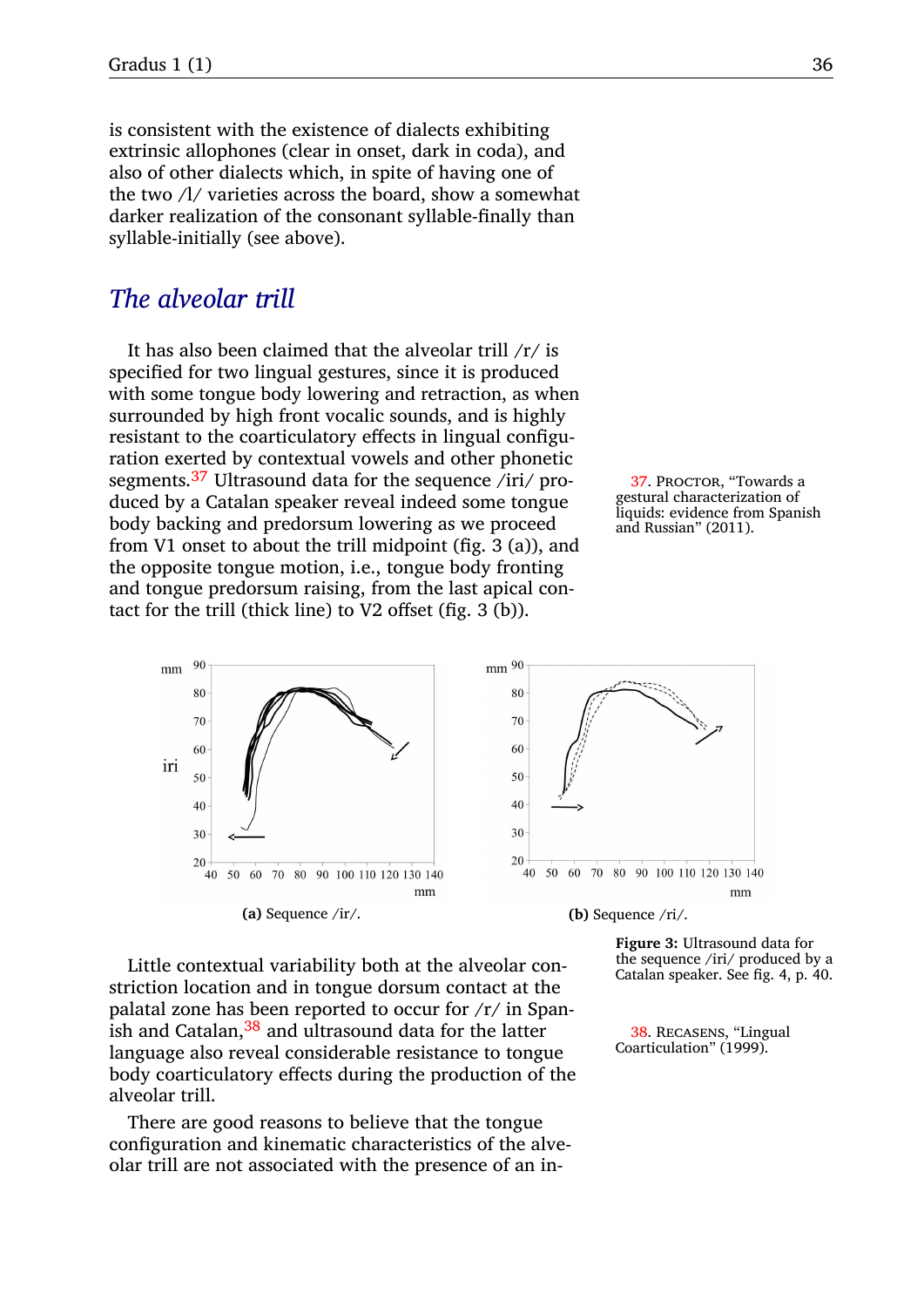dependent tongue body gesture. It has been shown in this respect that the overall tongue shape and the small changes in lingual configuration induced by the adjacent vowels are mainly conditioned by the aerodynamic and articulatory mechanisms required for apical trilling.<sup>39</sup> 39. Solé, ["Aerodynamic](#page-18-15) characteristics of trills and

As pointed out for dark  $\Lambda$ , the fact that the tongue [phonological patterning"](#page-18-15) (2002). body configuration for  $/r/$  is similar to that for pharyngealized dentoalvelars does not mean that the trill is a complex segment. In many respects, this lingual configuration also resembles that of retroflex alveolars, which, to our knowledge, have not been characterized as complex in the phonetics and phonology literature: /r/ and retroflex consonants share a retracted tongue tip closure or constriction (postalveolar for /r/, postalveolar or prepalatal for retrolexes) and a lowered predorsum and a retracted tongue body position.<sup>40</sup>  $\frac{40}{40}$  AARAYANAN, BYRD, and

As attested by data on sound change and phonological processes, the alveolar trill also parallels both pharyngealized dentoalveolars and retroflex consonants in that it favours anticipatory C-to-V and C- to-C effects in clusters (see BHAT, "Retroflexion: an areal feature" (1973) and HAMANN, "The phonetics and phonology of retroflexes" (2003) for retrolex consonants, and Recasens, *[Coartic](#page-18-5)[ulation and sound change in Romance](#page-18-5)* (2014), WATSON, ["The directionality of emphasis spread in Arabic"](#page-18-9) (1999) and Watson, *[The phonology and morphology of Arabic](#page-18-10)* (2002) for /r/ and pharyngealized dentoalveolars). Thus, among other regressive changes, /r/ may cause a preceding front vowel to lower and back (Auvergnat [faˈrado] FERRATA "bucket", Ardennes [lo:r] LARDU "lard"),<sup>41</sup> 41. Camproux, *[Essai de géo](#page-17-11)*and a preceding dental stop to become alveolar as in the case of the heterosyllabic Catalan sequence /tr/ (*set rams* "seven branches").

Proctor's assumption that the alveolar tap [r] exhibits a dorsal gesture cannot hold since it lies on the finding that this consonant shows less coarticulation than the dental approximant [ð], which is highly sensitive to coarticulatory effects from vowels.<sup>42</sup> Ultrasound and elec-  $\frac{42}{42}$ . [The alveolar lateral,](#page-9-0) p. [32.](#page-9-0) tropalatographic (EPG) data for Catalan VCV sequences collected by ourselves reveal no diferences in tongue body lowering and retraction or in coarticulation between the alveolar tap and other dentoalveolar consonants such as /t, d, n/, and acoustic data also show a low degree of coarticulatory resistance for this consonant as a function of /i/ vs /a/, which is consistent with its being extremely short.<sup>43</sup>

In parallel to the thoughts about the genesis of dark  $/1/$ ,<sup>44</sup> a word needs to be said about the relationship

Kaun, ["Geometry, kinematics,](#page-17-14) [and acoustics of Tamil liquid](#page-17-14) [consonants"](#page-17-14) (1999); SCOBBIE, PUNNOOSE, and KHATTAB, "Articulating five liquids: a single [speaker ultrasound study of](#page-18-16) [Malayalam"](#page-18-16) (2013).

*[graphie linguistique du Gévaudan](#page-17-11)*, p. 96 (1962); Bruneau, *[Étude](#page-17-16) [phonétique des patois d'Ardennes](#page-17-16)*, p. 233 (1913).

43. RECASENS and PALLARÈS, ["A study of /ɾ/ and /r/ in the](#page-18-17) [light of the 'DAC' coarticulation](#page-18-17) [model"](#page-18-17) (1999).

44. [The alveolar lateral,](#page-9-0) p. [32.](#page-9-0)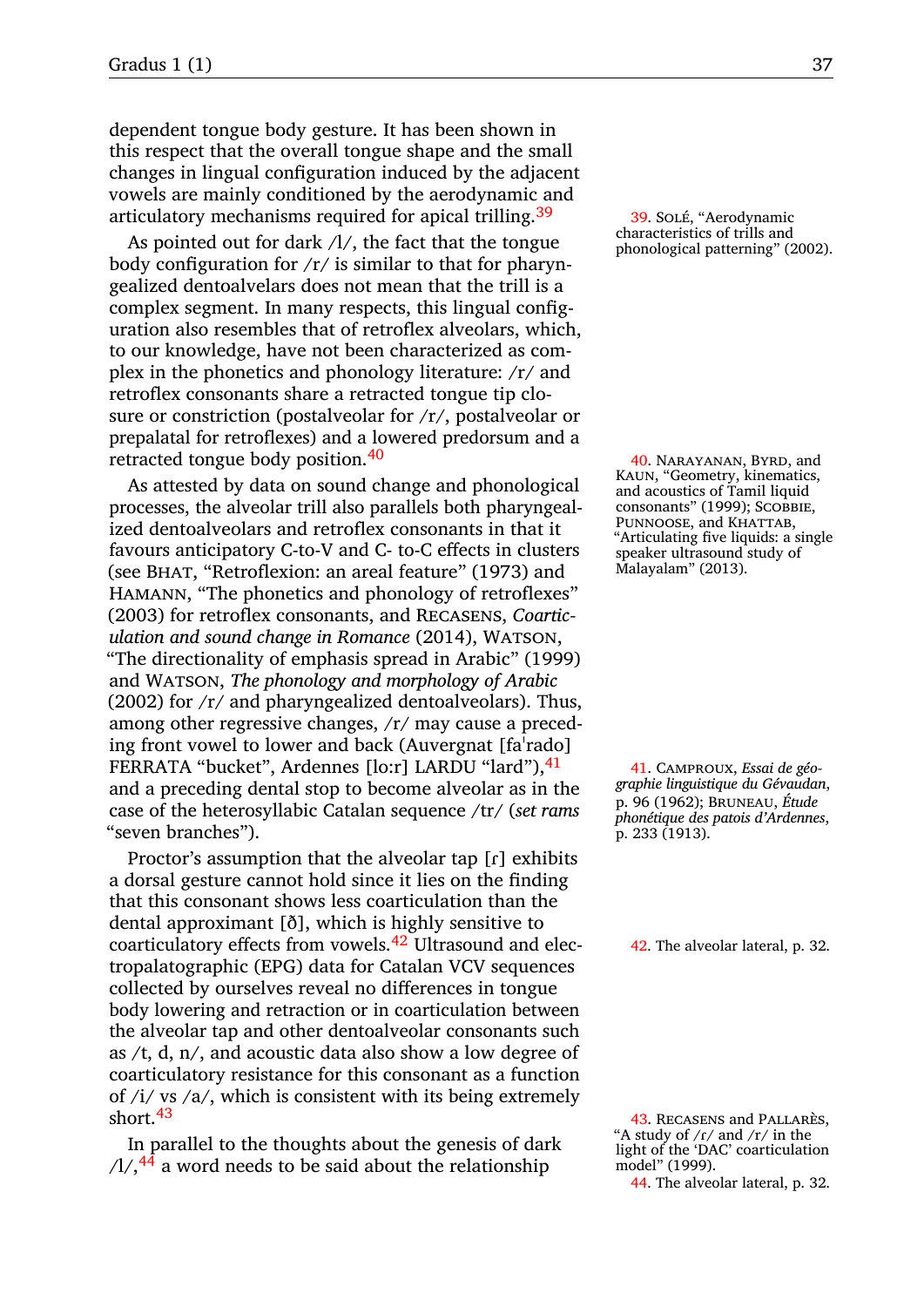between apical  $/r/$  and the uvular rhotic  $/R/$ , which may be found in all word positions in present-day French and Portuguese dialects. The uvularization of the apical rhotic is prone to have originated through apical contact loss and simultaneous tongue dorsum raising in syllable-final position.<sup>45</sup> This hypothesis is in line with the existence  $\frac{45.5}{12}$  STRAKA, ["Contribution à](#page-18-18) of instances of double articulated rhotics exhibiting a primary apical constriction and a dorsouvular or dorsopharyngeal constriction in utterance-final position in Canadian French.<sup>46</sup>

#### <span id="page-15-0"></span>**Discussion and conclusions** (2013).

Articulatory data for phonemic (alveolo)palatal consonants and the alveolars dark /l/ and the trill /r/ reveal that there is no apparent reason why in languages in which palatalization and pharyngealization/velarization is not distinctive, these consonants should be considered complex segments composed of a primary tongue front gesture and a secondary tongue body gesture which are activated independently by the speaker. Spatiotemporal lingual characteristics, degrees of coarticulatory resistance and sound change and phonological processes associated with these consonants, which have been taken as evidence for segmental complexity, may be attributed to other factors. These simple consonants parallel truly complex palatalized and pharyngealized dentoalveolars in that are produced with a similar tongue body configuration. A contrast has also been established between the blended realizations  $[n]$  and  $[\Lambda]$  of the phonemic sequences /nj/ and /lj/ in English or Early Romance and the phonemic units  $/p/$  and  $/A/$  in Spanish or Czech.

Regarding tongue configuration and lingual coarticulation, the presence of tongue body lowering and retraction and a more or less pronounced dorsal constriction at the velar or pharyngeal zones appears to be associated with constraints imposed by trilling in the case of /r/ and with requirements on laterality and on the implementation of the darkness percept in the case of dark /l/. On the other hand, the contraction of the genioglossus muscle is responsible for the high and anterior position of the body of the tongue, and for the high degree of tongue body coarticulatory resistance, in the case of (alveolo)palatals and palatoalveolars. Clear  $\frac{1}{4}$  and the tap  $\frac{f}{f}$  do not difer much from other dentoalveolar consonants both regarding tongue body position and coarticulatory resistance, though laterality demands may cause clear /l/

[l'histoire de la consonne R en](#page-18-18)

 $46$ . MORIN, ["From apical \[r\] to](#page-17-17) [uvular \[ʀ\]: what the apico-uvular](#page-17-17) [r in Montreal French reveals](#page-17-17)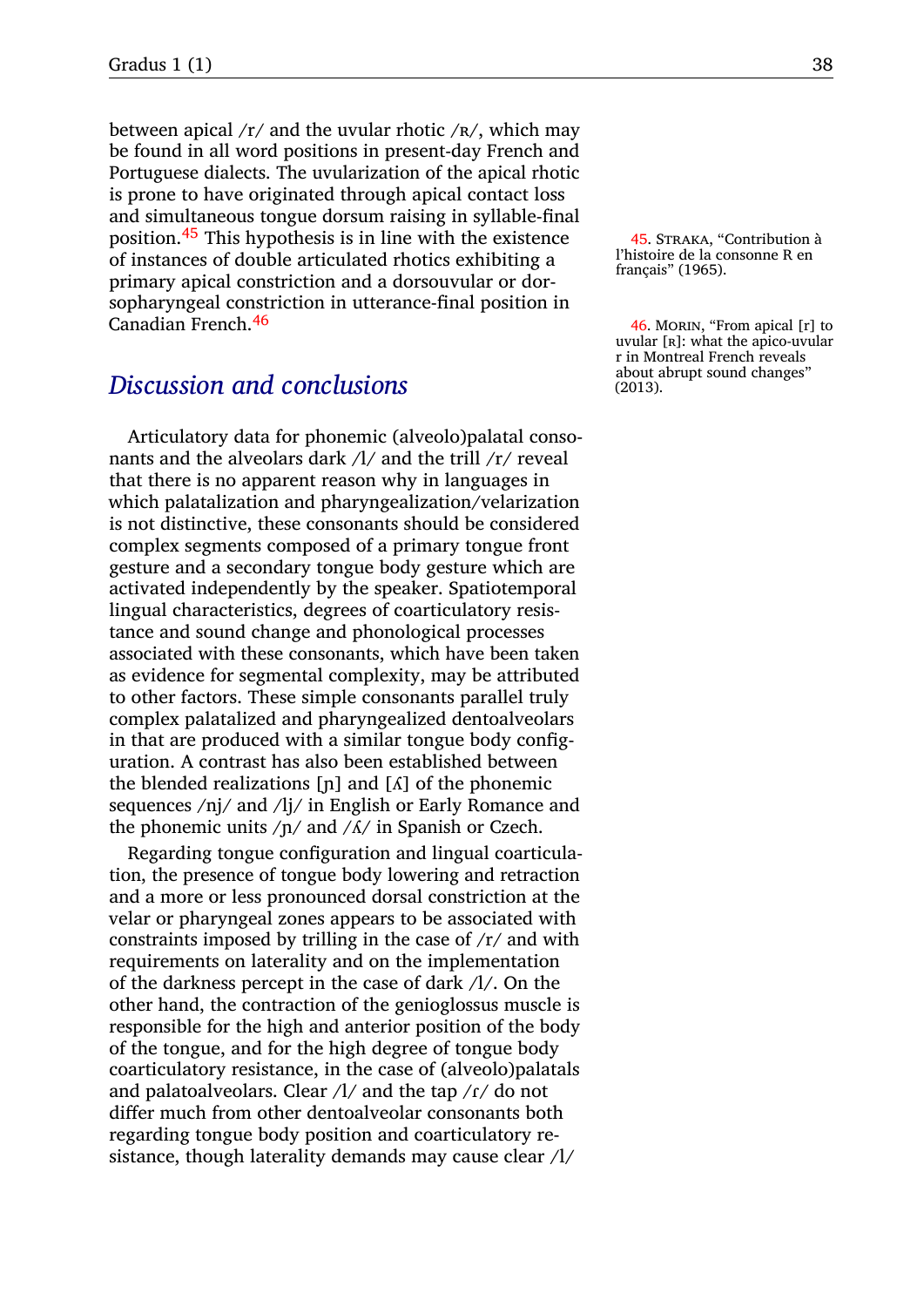to be articulated with some more tongue predorsum lowering and tongue body retraction.

Specific sound changes like on-gliding and off-gliding are not generated from complex consonants through gestural dissociation, but are related to other factors such as an increase of the temporal lag between tongue front and tongue dorsum activation during the vowel preceding the consonant or immediately after closure release during the following vowel. The kinematic characteristics of all consonants under analysis are conditioned to a large extent by the physico-mechanical properties of the tongue front and the tongue body, as well as by the target configuration that these lingual regions must adopt for a successful consonant realization.

In sum, we believe that complex consonants involving a tongue front gesture and a tongue dorsum gesture should include only palatalized and velarized/pharyngealized consonants of languages where palatalization and velarization/ pharyngealization may apply to several consonants difering in primary place of articulation, but not to consonants from other languages which resemble the ones above regarding articulatory configuration and coarticulatory behavior due to their specific manner of articulation requirements.

#### *Acknowledgments*

This research was supported by project FFI2013- 40579-P of the Spanish Ministry of Economy and Competitiveness, by the ICREA Academia program, and by project 2014SGR61 of the Catalan Government.

## *References*

- <span id="page-16-1"></span>Albano, Eleonora Cavalcante (2001). *O gesto e suas bordas: esboço de fonologia acústicoarticulatória do português brasileiro*. Campinas: Mercado de Letras.
- <span id="page-16-4"></span>Bhat, Darbhe N. S. (1973). "Retrolexion: an areal feature". In: *Working Papers on Language Universals* 13, pp. 27–67.
- <span id="page-16-2"></span>BROWMAN, Catherine P. and Louis GOLDSTEIN (1989). "Articulatory gestures as phonological units". In: *Phonology* 6.2, pp. 201–251.
- <span id="page-16-0"></span>BROWMAN, Catherine P. and Louis GOLDSTEIN (1992). "Articulatory phonology: an overview". In: *Phonetica* 49.3–4, pp. 155–180.
- <span id="page-16-3"></span>BROWMAN, Catherine P. and Louis GOLDSTEIN (1995). "Gestural syllable position effects in American English". In: *Producing speech: contemporary issues (for Katherine Saford* Harris). Ed. by Fredericka BELL-BERTI and Larry J. RAPHAEL. New York: Woodbury, pp. 19–33.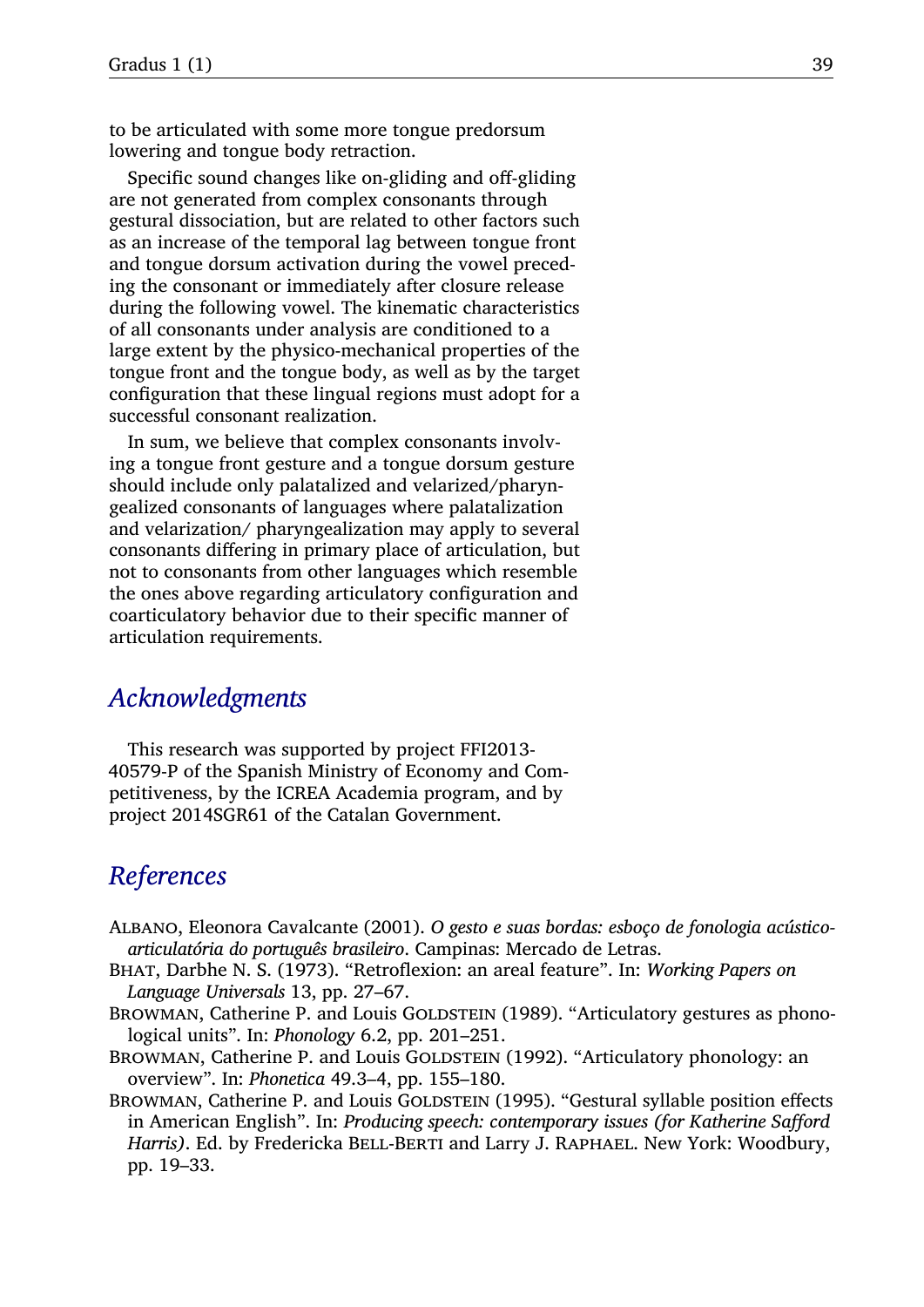- <span id="page-17-16"></span>Bruneau, Charles (1913). *Étude phonétique des patois d'Ardennes*. Paris: Honoré Champion.
- <span id="page-17-4"></span>Calabrese, Andrea (2008). *Markedness and economy in a derivational model of phonology*. Berlin: De Gruyter Mouton.
- <span id="page-17-11"></span>Camproux, Charles (1962). *Essai de géographie linguistique du Gévaudan*. Paris: Presses Universitaires de France.
- <span id="page-17-6"></span>Elwert, Theodor W. (1943). *Die Mundart des Fassa-Tals*. Heidelberg: Carl Winter.
- <span id="page-17-8"></span>Gick, Bryan (2003). "Articulatory correlates of ambisyllabicity in English glides and liquids". In: *Papers in Laboratory Phonology VI: constraints on phonetic interpretation*. Ed. by John LOCAL, Richard OGDEN, and Ros TEMPLE. Cambridge: Cambridge University Press, pp. 222–236.
- <span id="page-17-5"></span>Gussenhoven, Carlos and Heike Jacobs (2013). *Understanding Phonology*. New York: Routledge.
- <span id="page-17-15"></span>HAMANN, Silke (2003). "The phonetics and phonology of retroflexes". PhD thesis. Utrecht University.
- <span id="page-17-1"></span>Keating, Patricia (1991). "Coronal places of articulation". In: *Phonetics and Phonology*. Vol. 2: *The special status of coronals: internal and external evidence*. Ed. by Carole PARADIS and Jean François PRUNET. San Diego: Academic Press, pp. 29-48.
- <span id="page-17-2"></span>KEATING, Patricia (1993). "Phonetic representation of palatalization versus fronting". In: *UCLA Working Papers in Phonetics* 85, pp. 6–21.
- <span id="page-17-7"></span>Krakow, Rena (1999). "Physiological organization of syllables: a review". In: *Journal of Phonetics* 27.1, pp. 23–54.
- <span id="page-17-3"></span>Lahiri, Aditi and Vicent Evers (1991). "Palatalization and coronality". In: *Phonetics and Phonology*. Vol. 2: *The special status of coronals: internal and external evidence*. Ed. by Carole Paradis and Jean François Prunet. San Diego: Academic Press, pp. 79–100.
- <span id="page-17-10"></span>LIN, Susan, Patrice Speeter BEDDOR, and Andries W. COETZEE (2014). "Gestural reduction, lexical frequency, and sound change: a study of post-vocalic /l/". In: *Laboratory Phonology* 5.1, pp. 9–36.
- <span id="page-17-9"></span>LINDBLAD, Per and Sture LUNDQVIST (2003). "[1] tends to be velarised, apical as opposed to laminal, and produced with a low jaw, and these features are connected". In: *Proceedings of the 15th International Congress of the Phonetic Sciences*. Ed. by Maria Josep Solé, Daniel Recasens, and Joaquín Romero. Barcelona: Causal, pp. 1899–1902.
- <span id="page-17-13"></span>LORIOT, Robert (1952). "Les caractères originaux du dialecte du Val Tujetsch (Tavetsch) dans la famille des parlers sursilvains". In: *Mélanges de linguistique et de littérature romanes oferts à Mario Roques*. Vol. 3. Paris: Didier, pp. 111–138.
- <span id="page-17-17"></span>MORIN, Yves Charles (2013). "From apical [r] to uvular [R]: what the apico-uvular r in Montreal French reveals about abrupt sound changes". In: *Studies in phonetics, phonology and sound change in Romance*. Ed. by Fernando Sánchez Miret and Daniel Recasens. München: Lincoln Europa, pp. 65–94.
- <span id="page-17-14"></span>NARAYANAN, Shrikanth S., Dani BYRD, and Abigail KAUN (1999). "Geometry, kinematics, and acoustics of Tamil liquid consonants". In: *Journal of the Acoustical Society of America* 106.4, pp. 1993–2007.
- <span id="page-17-12"></span>Ohala, John J. (1974). "Phonetic explanation in phonology". In: *Papers from the Parasession on Natural Phonology*. Ed. by Anthony Bruck, Robert A. Fox, and Michael W. La Gally. Chicago: Chicago Linguistic Society, pp. 251–274.
- <span id="page-17-0"></span>Operstein, Natalie (2010). *Consonant structure and prevocalization*. Amsterdam: John Benjamins.
- PARADIS, Carole and Jean François PRUNET, eds. (1991). *Phonetics and Phonology*. Vol. 2: *The special status of coronals: internal and external evidence*. San Diego: Academic Press.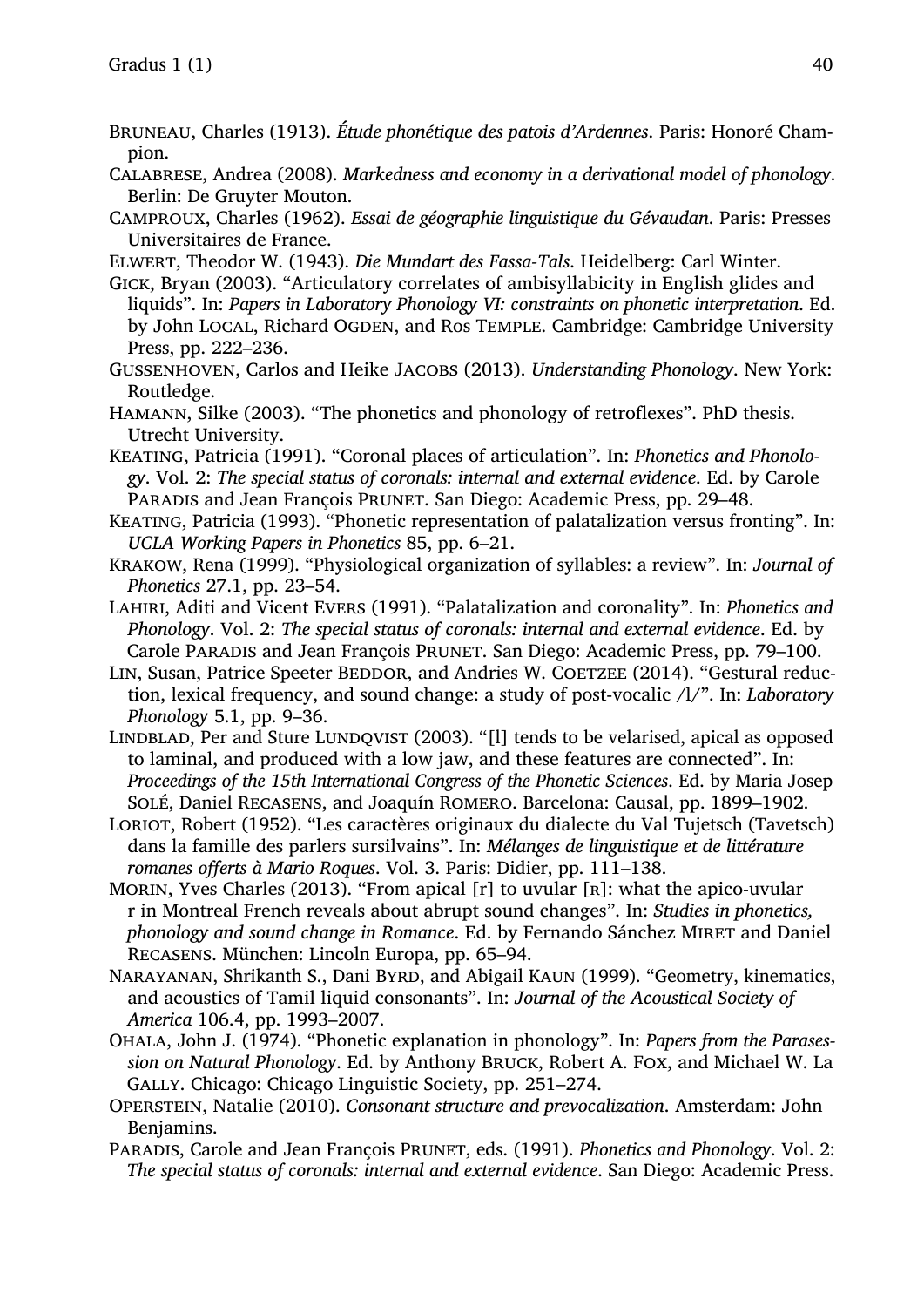- <span id="page-18-0"></span>PROCTOR, Michael (2009). "Gestural characterization of a phonological class: the liquids". PhD thesis. Yale University.
- <span id="page-18-7"></span>PROCTOR, Michael (2011). "Towards a gestural characterization of liquids: evidence from Spanish and Russian". In: *Laboratory Phonology* 2.2, pp. 451–485.
- <span id="page-18-14"></span>Recasens, Daniel (1999). "Lingual Coarticulation". In: *Coarticulation*. Ed. by William J. HARDCASTLE and Nigel HEWLETT. Cambridge: Cambridge University Press, pp. 80– 104.
- <span id="page-18-8"></span>RECASENS, Daniel (2011). "A cross-language acoustic study of initial and final allophones of /l/". In: *Speech Communication* 54.3, pp. 368–383.
- <span id="page-18-1"></span>RECASENS, Daniel (2013). "On the articulatory classification of (alveolo)palatal consonants". In: *Journal of the International Phonetic Association* 43.1, pp. 1–22.
- <span id="page-18-5"></span>Recasens, Daniel (2014). *Coarticulation and sound change in Romance*. Amsterdam: John Benjamins.
- <span id="page-18-2"></span>Recasens, Daniel and Aina Espinosa (2010). "Lingual kinematics and coarticulation for alveolopalatal and velar consonants in Catalan". In: *Journal of the Acoustical Society of America* 127.5, pp. 3154–3165.
- <span id="page-18-11"></span>RECASENS, Daniel and Edda FARNETANI (1990). "Articulatory and acoustic properties of diferent allophones of /l/ in American English, Catalan and Italian". In: *Proceedings of the First International Conference on Spoken Language Processing*. International Speech Communication Association, pp. 961–964.
- <span id="page-18-4"></span>RECASENS, Daniel, Jordi FONTDEVILA, and Maria Dolors PALLARÈS (1995). "A production and perceptual account of palatalization". In: *Phonology and phonetic evidence:* papers in Laboratory Phonology IV. Ed. by Bruce CONNELL and Amalia ARVANITI. Cambridge: Cambridge University Press, pp. 265–281.
- <span id="page-18-17"></span>Recasens, Daniel and Maria Dolors Pallarès (1999). "A study of /ɾ/ and /r/ in the light of the 'DAC' coarticulation model". In: *Journal of Phonetics* 27.2, pp. 143–169.
- <span id="page-18-3"></span>Recasens, Daniel and Joaquín Romero (1997). "An EMMA study of segmental complexity in alveolopalatals and palatalized alveolars". In: *Phonetica* 54.1, pp. 43–58.
- <span id="page-18-12"></span>Rohlfs, Gerhard (1966). *Grammatica storica della lingua italiana e dei suoi dialetti (Fonetica)*. Turin: Einaudi.
- <span id="page-18-16"></span>SCOBBIE, James M., Reenu PUNNOOSE, and Ghada KHATTAB (2013). "Articulating five liquids: a single speaker ultrasound study of Malayalam". In: *Rhotics: new data and perspectives*. Ed. by Lorenzo SPREAFICO and Alessandro VIETTI. Bolzano: Bozen-Bolzano University Press, pp. 99–124.
- <span id="page-18-15"></span>Solé, Maria Josep (2002). "Aerodynamic characteristics of trills and phonological patterning". In: *Journal of Phonetics* 30.4, pp. 655–688.
- <span id="page-18-6"></span>SPROAT, Richard and Osamu FUJIMURA (1993). "Allophonic variation in English /l/ and its implications for phonetic implementation". In: *Journal of Phonetics* 21, pp. 291–311.
- <span id="page-18-18"></span>Straka, Georges (1965). "Contribution à l'histoire de la consonne R en français". In: *Neuphilologische Mitteillungen* 66.4, pp. 572–606.
- <span id="page-18-13"></span>Vasconcellos, José Leite de (1987). *Esquisse d'une dialectologie portugaise*. 3rd ed. Lisboa: Instituto Nacional de Investigação Científica.
- <span id="page-18-9"></span>WATSON, Janet C. E. (1999). "The directionality of emphasis spread in Arabic". In: *Linguistic Inquiry* 30.2, pp. 289–300.
- <span id="page-18-10"></span>Watson, Janet C. E. (2002). *The phonology and morphology of Arabic*. Oxford: Oxford University Press.